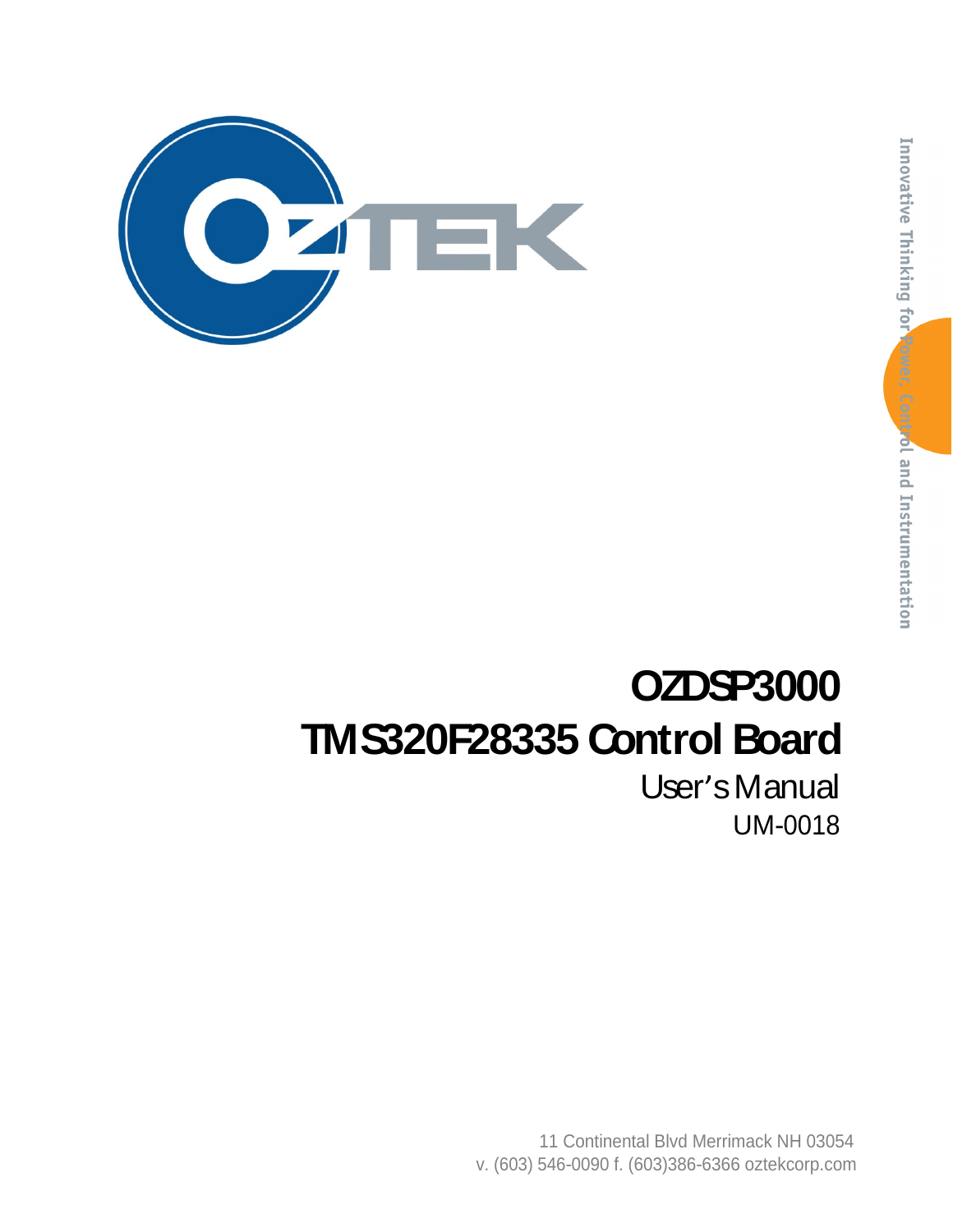#### **About Oztek**

Oztek Corp. is proven innovator of power, control, and instrumentation solutions for the most demanding industrial applications. Oztek products include variable motor drives, grid tie inverters, frequency converters, stand alone inverters, DC/DC converters, and DSP based control boards for power control applications.

#### **Trademarks**

OZDSP3000 is a trademark of Oztek Corp. Other trademarks, registered trademarks, and product names are the property of their respective owners and are used herein for identification purposes only.

#### **Notice of Copyright**

Oztek OZDSP3000 User's Manual © September 2009 Oztek Corp. All rights reserved.

#### **Exclusion for Documentation**

UNLESS SPECIFICALLY AGREED TO IN WRITING, Oztek Corp. ("Oztek")

- (A) MAKES NO WARRANTY AS TO THE ACCURACY, SUFFICIENCY OR SUITABILITY OF ANY TECHNICAL OR OTHER INFORMATION PROVIDED IN ITS MANUALS OR OTHER DOCUMENTATION.
- (B) ASSUMES NO RESPONSIBILITY OR LIABILITY FOR LOSSES, DAMAGES, COSTS OR EXPENSES, WHETHER SPECIAL, DIRECT, INDIRECT,<br>CONSEQUENTIAL OR INCIDENTAL, WHICH MIGHT ARISE OUT OF THE USE OF SUCH INFORMATION. THE USE OF ANY SUCH INFORMATION WILL BE ENTIRELY AT THE USER'S RISK.
- (C) IF THIS MANUAL IS IN ANY LANGUAGE OTHER THAN ENGLISH, ALTHOUGH STEPS HAVE BEEN TAKEN TO MAINTAIN THE ACCURACY OF THE TRANSLATION, THE ACCURACY CANNOT BE GUARANTEED. APPROVED OZTEK CONTENT IS CONTAINED WITH THE ENGLISH LANGUAGE VERSION WHICH IS POSTED AT WWW.OZTEKCORP.COM.

**Date and Revision** August 2012 Rev G

**Part Number** UM-0018

#### **Contact Information**

USA and the contract of the contract of the contract of the contract of the contract of the contract of the contract of the contract of the contract of the contract of the contract of the contract of the contract of the co Telephone: 603-546-0090 Fax: 603-386-6366 Email techsupport@oztekcorp.com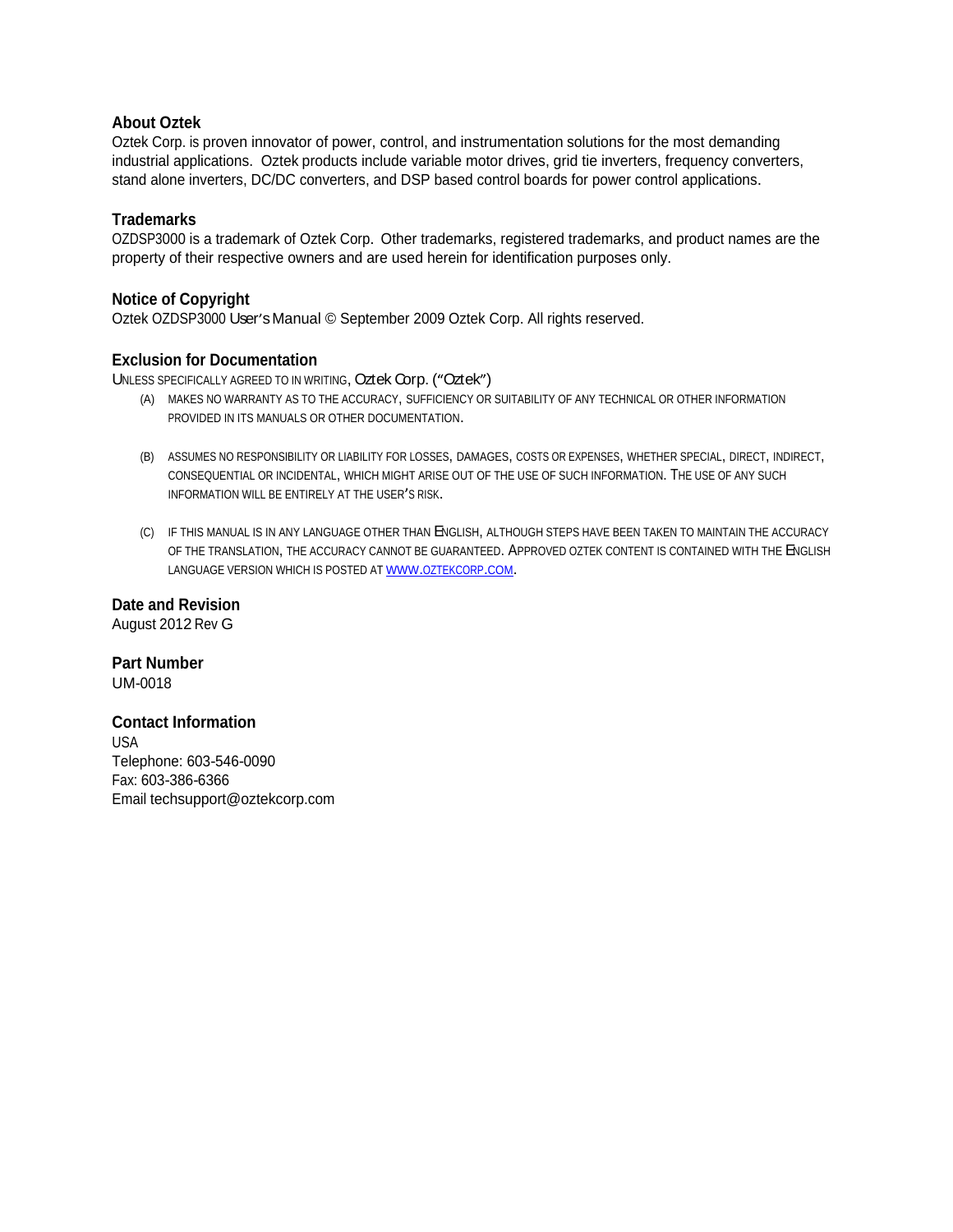# **Table of Contents**

| 1.1        |  |  |  |  |  |  |
|------------|--|--|--|--|--|--|
| 1.2        |  |  |  |  |  |  |
|            |  |  |  |  |  |  |
|            |  |  |  |  |  |  |
| 3.1<br>3.2 |  |  |  |  |  |  |
|            |  |  |  |  |  |  |
| 4.1        |  |  |  |  |  |  |
| 4.1.1      |  |  |  |  |  |  |
| 4.1.2      |  |  |  |  |  |  |
| 4.1.3      |  |  |  |  |  |  |
| 4.1.4      |  |  |  |  |  |  |
| 4.1.5      |  |  |  |  |  |  |
| 4.1.6      |  |  |  |  |  |  |
| 4.1.7      |  |  |  |  |  |  |
| 4.1.8      |  |  |  |  |  |  |
| 4.1.8.1    |  |  |  |  |  |  |
| 4.1.8.2    |  |  |  |  |  |  |
| 4.1.8.3    |  |  |  |  |  |  |
| 4.1.8.4    |  |  |  |  |  |  |
| 4.1.8.5    |  |  |  |  |  |  |
| 4.1.8.6    |  |  |  |  |  |  |
| 4.1.8.7    |  |  |  |  |  |  |
| 4.1.8.8    |  |  |  |  |  |  |
| 4.1.9      |  |  |  |  |  |  |
| 4.1.10     |  |  |  |  |  |  |
| 4.1.11     |  |  |  |  |  |  |
| 4.1.12     |  |  |  |  |  |  |
| 4.1.13     |  |  |  |  |  |  |
| 4.1.14     |  |  |  |  |  |  |
| 4.1.15     |  |  |  |  |  |  |
| 4.1.16     |  |  |  |  |  |  |
|            |  |  |  |  |  |  |
|            |  |  |  |  |  |  |
|            |  |  |  |  |  |  |
| 4.1.19.1   |  |  |  |  |  |  |
| 4.1.19.2   |  |  |  |  |  |  |
|            |  |  |  |  |  |  |
| 4.1.20.1   |  |  |  |  |  |  |
| 4.2        |  |  |  |  |  |  |
|            |  |  |  |  |  |  |
| 5.1        |  |  |  |  |  |  |
| 5.2        |  |  |  |  |  |  |
| 5.2.1      |  |  |  |  |  |  |
| 5.2.2      |  |  |  |  |  |  |
|            |  |  |  |  |  |  |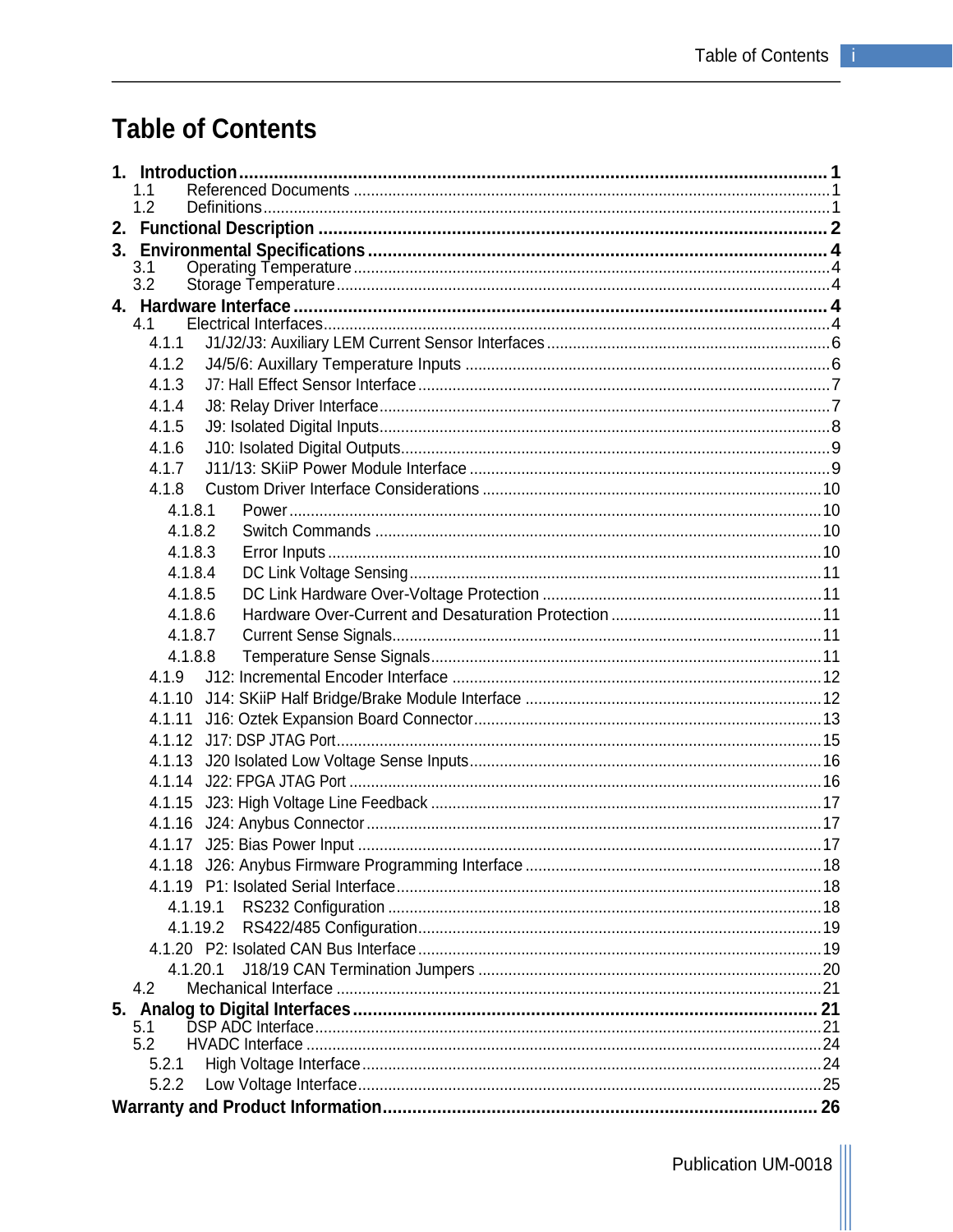| <b>Return Material Authorization</b><br>-alian Dalia<br>г оны |  |  |
|---------------------------------------------------------------|--|--|
|---------------------------------------------------------------|--|--|

# **Table of Figures**

| Figure 1 - OZDSP3000 Block Diagram                                        |  |
|---------------------------------------------------------------------------|--|
| Figure 2 - Approximate Connector, Jumper, LED, and Test Hook Locations    |  |
| Figure 3 - J17: DSP JTAG Port Pinout                                      |  |
| Figure 4 - J22: FPGA JTAG Port Pinout                                     |  |
| Figure 5 - J26: Anybus Firmware Programming Interface Pinout              |  |
| Figure 6 - P1: Isolated Serial Interface Pinout - RS232 Configuration     |  |
| Figure 7 - P1: Isolated Serial Interface Pinout - RS422/485 Configuration |  |
| Figure 8 - Multi-Node CAN Network Configuration                           |  |
| Figure 9 - CAN Interface Circuit                                          |  |
| Figure 10 - OZDSP3000 Mechanical Dimensions                               |  |
| Figure 11 - A/D Multiplexed Interface Block Diagram                       |  |
| Figure 12 - High Voltage Interface Circuitry                              |  |
| Figure 13 - Low Voltage Interface Circuitry                               |  |
|                                                                           |  |

# **Table of Tables**

| Table 1 - Connector Descriptions.                             |  |
|---------------------------------------------------------------|--|
| Table 2 - Configuration Jumper Descriptions.                  |  |
| Table 3 - LED Descriptions                                    |  |
| Table 4 - Test Hook Descriptions.                             |  |
| Table 5 - J1/2/3 Aux LEM Sensor Pin Assignment                |  |
| Table 6 - J4/5/6 Auxillary Temperature Input Pin Assignment.  |  |
| Table 7 - J7 Hall Sensor Pin Assignment.                      |  |
| Table 8 - J8 Relay Drive Pin Assignment.                      |  |
| Table 9 - J9 Isolated Digital Input Pin Assignment.           |  |
| Table 10 - J10 Isolated Digital Output Pin Assignment.        |  |
| Table 11 - J11/13 SKiiP Power Module Pin Assignment.          |  |
| Table 12 - J11 Current Sense Pin Assignment.                  |  |
| Table 13 - J12 Encoder Interface Pin Assignment               |  |
| Table 14 - J14 Half Bridge Pin Assignment.                    |  |
| Table 15 - J16 Expansion Interface Pin Assignment             |  |
|                                                               |  |
| Table 16 - J20 Isolated Low Voltage Pin Assignment            |  |
| Table 17 - J23 High Voltage Sense Pin Assignment              |  |
| Table 18 - J12 RS-485 Pin Assignment.                         |  |
| Table 19 - J15 RS422/485 Configuration Jumper Settings        |  |
| Table 20 - P2 CAN Bus Pin Assignment.                         |  |
| Table 21 - DSP A/D Channel Assignment and Scaling.            |  |
| Table 22 - Analog Multiplexer Channel Assignment and Scaling. |  |
| Table 23 - HVADC Conversion Scaling.                          |  |
| Table 24 - HVADC Test Point Locations                         |  |
| Table 25 - HVADC Voltage Scaling.                             |  |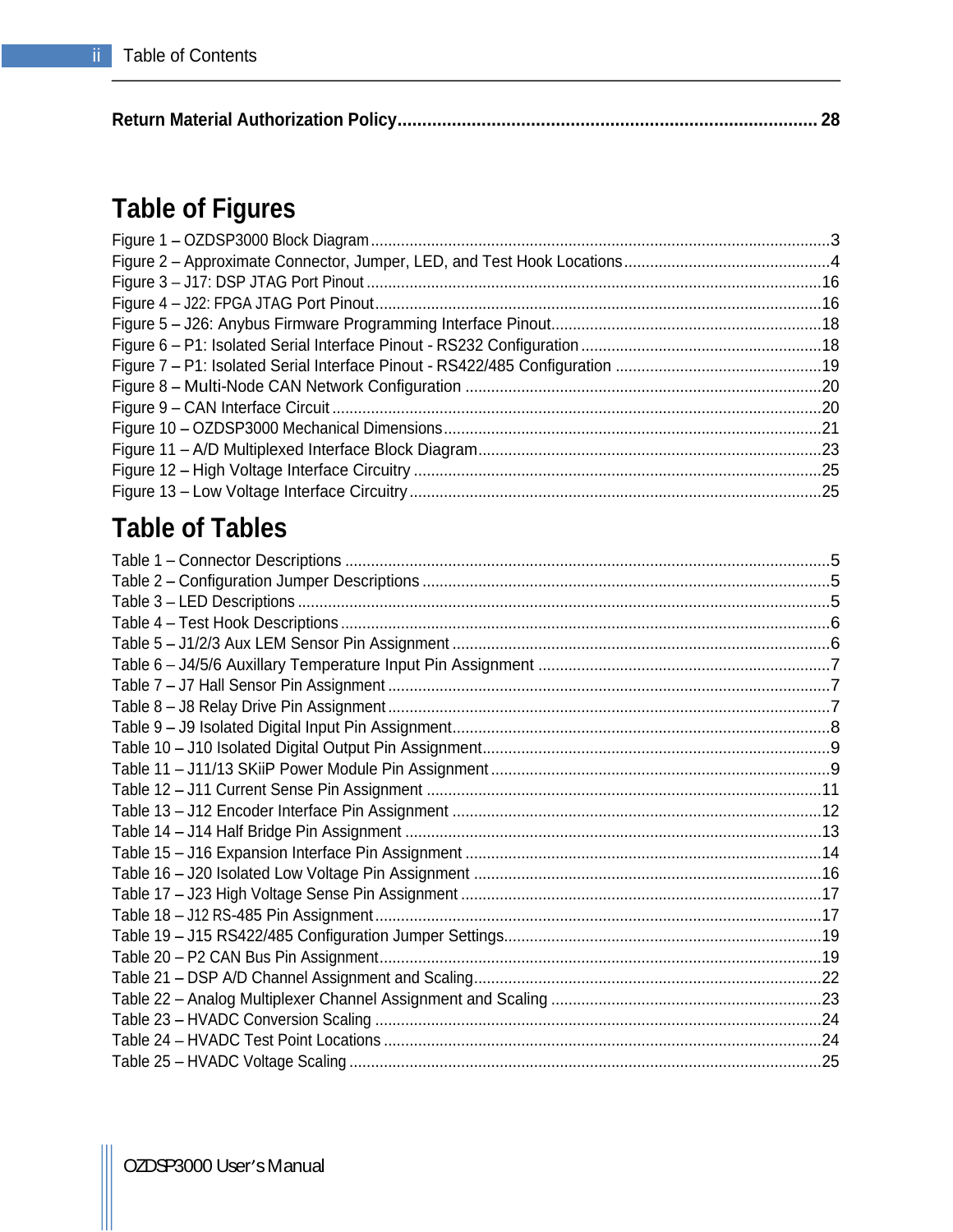# **1. Introduction**

This document is intended to provide instruction on how to employ the Oztek OZDSP3000 controller in a power converter hardware system. It describes the electrical connections and interface details.

## **1.1 Referenced Documents**

| Ref.  | Document       | Description                                                                                                      |
|-------|----------------|------------------------------------------------------------------------------------------------------------------|
| [1]   | <b>FS-0044</b> | OZDSP3000 FPGA Functional Specification                                                                          |
| $[2]$ | <b>UM-0015</b> | Oztek TMS28x CAN Bootloader Users Manual                                                                         |
| $[3]$ | UM-0019        | OZDSP3000 Teat Application User's Manual                                                                         |
| [4]   | <b>SPRS439</b> | Texas Instruments: TMS320F28335, TMS320F28334,<br>TMS320F28332, TMS320F28235, TMS320F28234,<br>TMS320F28232 DSCs |

### **1.2 Definitions**

| AFE               | Active Front End                                    |
|-------------------|-----------------------------------------------------|
|                   | Controller Area Network                             |
| CAN<br>DSP        | Digital signal processor                            |
| EEPROM            | Electrically Erasable Programmable Read Only Memory |
| EMC               | Electro-magnetic compatibility                      |
| EMI               | Electro-magnetic interference                       |
| GND               | Ground, low side of input power supply              |
| GTI               | Grid Tied Inverter                                  |
| $\frac{GUI}{HMI}$ | Graphical User Interface                            |
|                   | Human Machine Interface                             |
| <b>IPM</b>        | Intelligent Power Module                            |
| N.C.              | Not connected                                       |
| PCB               | Printed Circuit Board                               |
| $ $ PCC           | Power Control Center                                |
| $ $ PLC           | Programmable Logic Controller                       |
| PLL               | <b>Phase Locked Loop</b>                            |
| POR               | Power On Reset                                      |
| <b>PWM</b>        | Pulse width modulation                              |
| <b>SVM</b>        | Space Vector Modulator                              |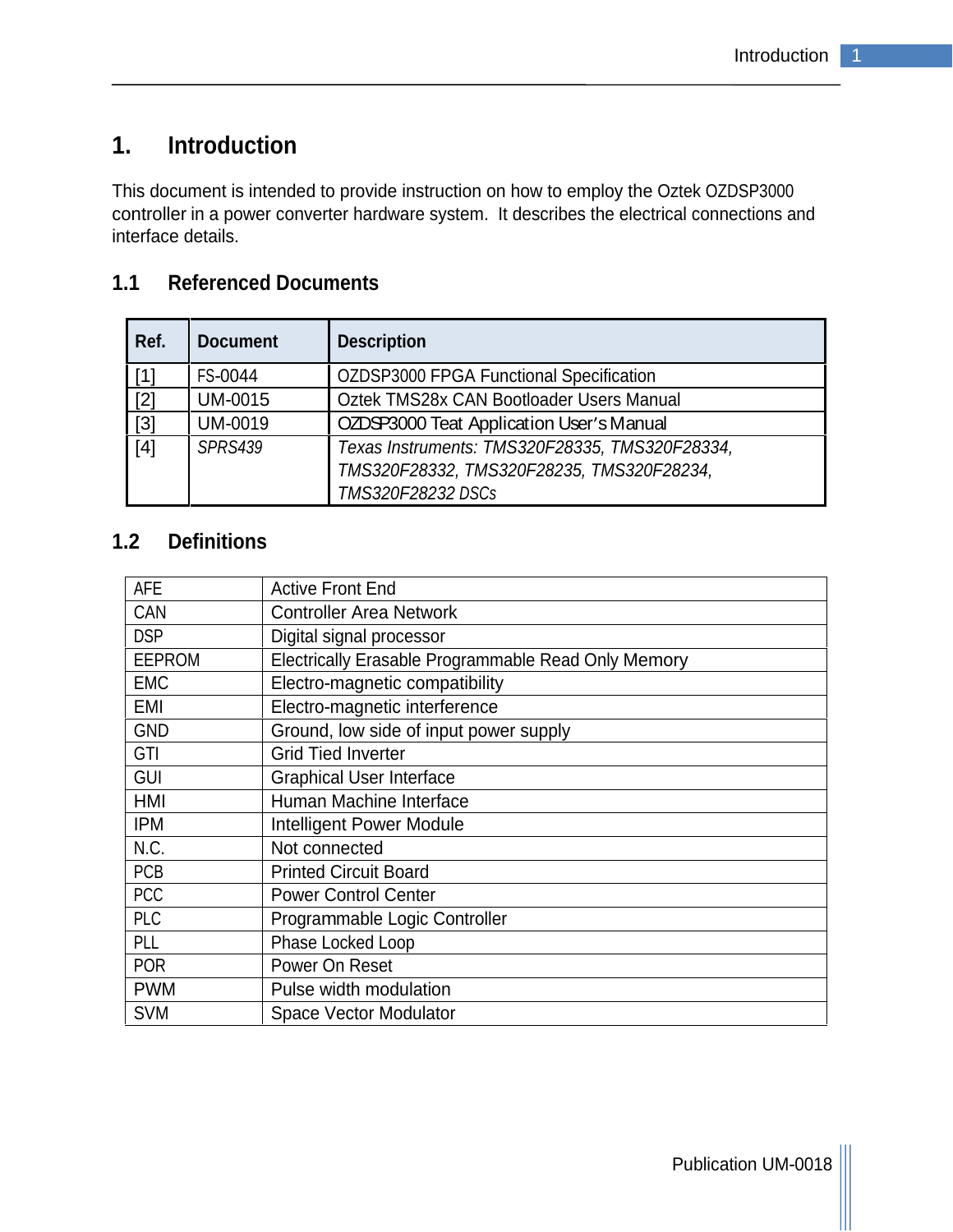# **2. Functional Description**

The OZDSP3000 is a highly integrated DSP control solution for power control applications. Based on the Texas Instruments 150MHz, TI TMS320F28335 Digital Signal Processor, the controller offers the state of the art in digital control capability. Interface circuitry is provided for the following peripherals as illustrated in Figure 1:

- RS232/485/422 Communications Port
- CAN Bus Communications Port
- Incremental Encoder Interface
- Hall Effect Position Sensor Interface
- 4 Relay Drivers
- Real Time of Day Clock
- Quad 8-Bit Debug DAC
- Network Analyzer Input
- 3 EEPROMs (16kB boot, 8kB parameter storage, 128kB data logging)
- 256kB SRAM
- 4 OptoIsolated Inputs
- 4 OptoIsolated Outputs
- 3 LEM Current Sensor Interfaces
- 3 Auxiliary Thermistor Interfaces
- 2 Semikron Three Phase Power Module Interfaces
- 1 Semikron Half Bridge or Brake Interface
- Isolated High Voltage Line Sensing
- Isolated High Voltage Output Sensing
- Anybus Communications Module Support
- Oztek Expansion Support
- JTAG Debug Interface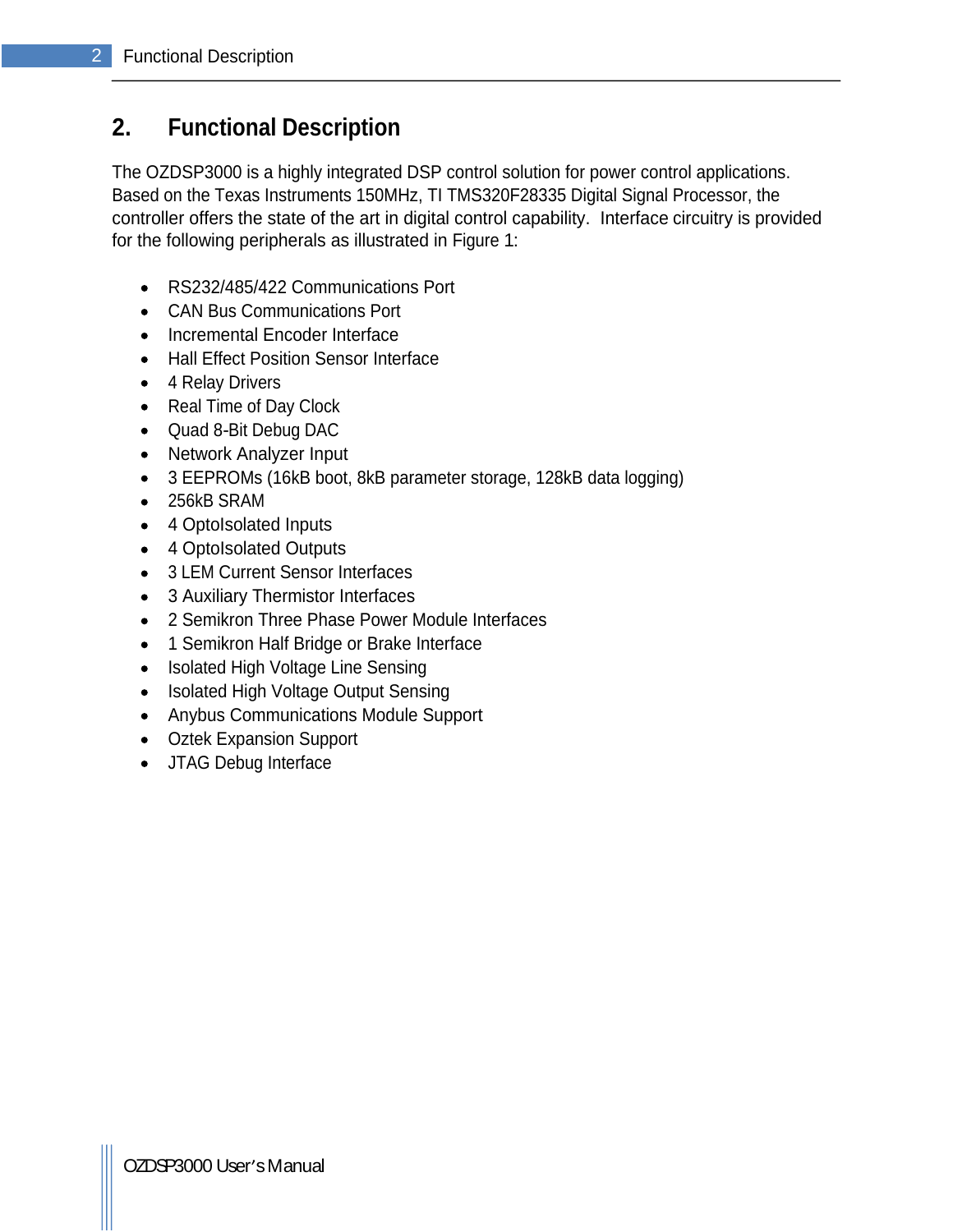

#### **Figure 1 OZDSP3000 Block Diagram**

Typical applications include voltage output inverters, grid-tie inverters, AC induction motor controllers, brushless DC motor controllers, Active Front-End regulators and high power DC/DC converters.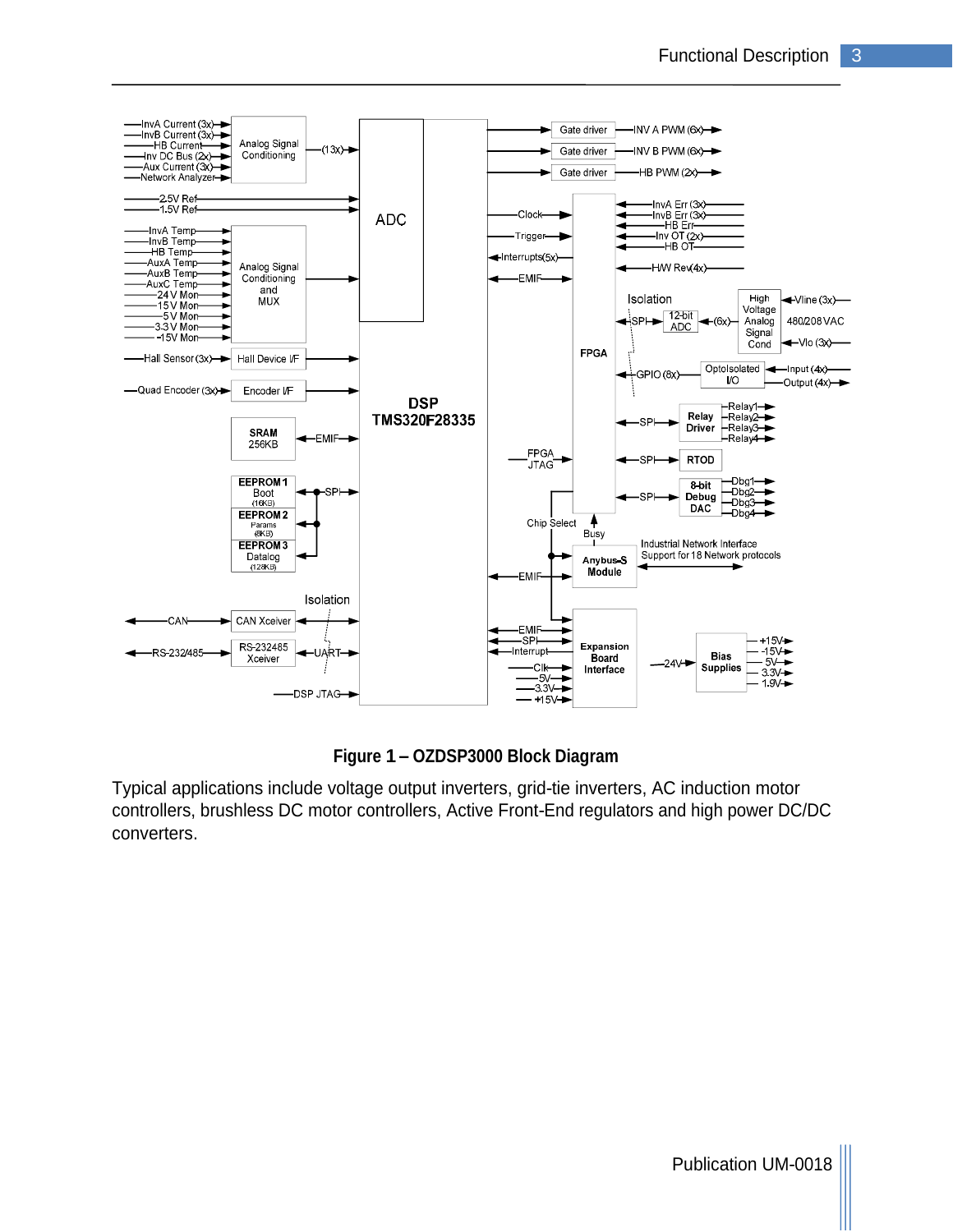# **3. Environmental Specifications**

## **3.1 Operating Temperature**

The OZDSP3000 is specified for operation within the temperature range of -40°C to +85°C.

### **3.2 Storage Temperature**

The OZDSP3000 is specified for unpowered storage within the temperature range of -40°C to +85°C.

# **4. Hardware Interface**

#### **4.1 Electrical Interfaces**

The approximate location of the connectors, jumper blocks, LEDs, and test hooks are illustrated in Figure 2.



**Figure 2 Approximate Connector, Jumper, LED, and Test Hook Locations**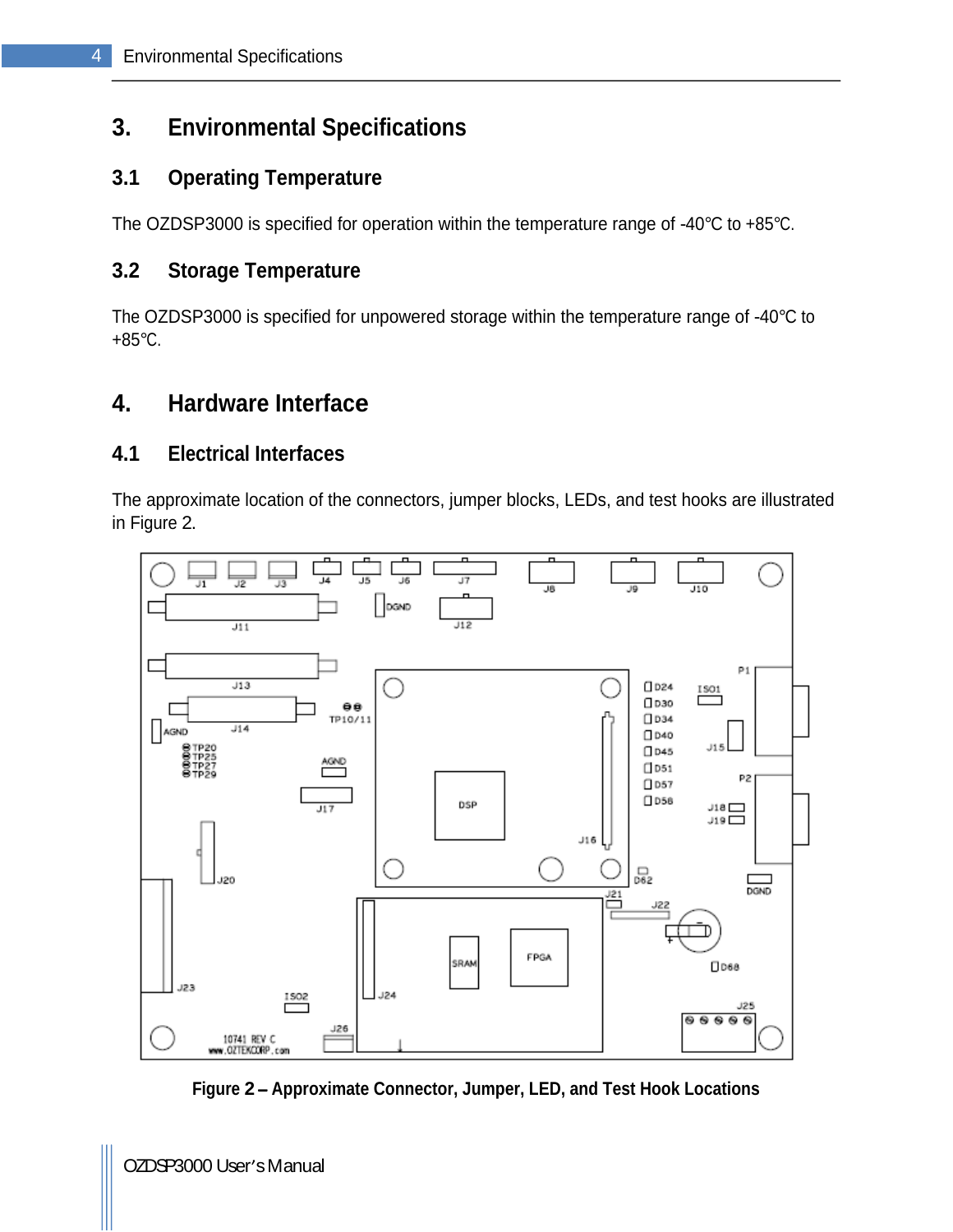|                 | <b>I AVIC I - CONNECTOR DESCRIPTIONS</b> |
|-----------------|------------------------------------------|
| Connector       | Description                              |
| J1              | Auxiliary LEM current sensor, Phase U    |
| J2              | Auxiliary LEM current sensor, Phase V    |
| J3              | Auxiliary LEM current sensor, Phase W    |
| J4              | Auxiliary thermistor A Interface         |
| $\overline{15}$ | Auxiliary thermistor B Interface         |
| J6              | Auxiliary thermistor C Interface         |
| $\overline{17}$ | Hall Sensor Interface                    |
| $\mathsf{J}8$   | <b>Relay Driver Outputs</b>              |
| J9              | <b>Isolated Digital Inputs</b>           |
| J10             | <b>Isolated Digital Outputs</b>          |
| J11             | Inverter A Power Module (SKiiP/SKAI)     |
| J12             | Encoder Interface                        |
| J13             | Inverter B Power Module (SKiiP/SKAI)     |
| J14             | Half Bridge/Brake Module (SKiiP)         |
| J16             | Oztek Expansion Board Connector          |
| J17             | DSP JTAG Port                            |
| J20             | <b>Isolated Voltage Sense Inputs</b>     |
| J22             | FPGA JTAG Port                           |
| J23             | High Voltage Line Sense Inputs           |
| J24             | Anybus Connector                         |
| J25             | 24V Input Power/SPI Boot Enable          |
| J26             | Anybus Firmware Programming Interface    |
| <b>P1</b>       | RS232/RS485/RS422 Interface              |
| <b>P2</b>       | <b>CAN</b> Interface                     |

**Table 1 Connector Descriptions**

#### **Table 2 Configuration Jumper Descriptions**

| Jumper          | <b>Description</b>              |
|-----------------|---------------------------------|
| .<br><b>UIV</b> | Serial Port Configuration Block |
| .               | CAN Termination Enable          |
| .               | CAN Termination Enable          |
| $\sim$<br>ا ڪٽ  | <b>Watchdog Disable</b>         |

#### **Table 3 LED Descriptions**

| LED             | Color | Description                |
|-----------------|-------|----------------------------|
| D30             | Green | <sup>1</sup> Debug Spare 0 |
| D34             | Green | Debug Spare 1              |
| D40             | Green | <sup>1</sup> Debug Spare 2 |
| D45             | Green | Debug Spare 3              |
| D <sub>51</sub> | Red   | Inverter A Fault           |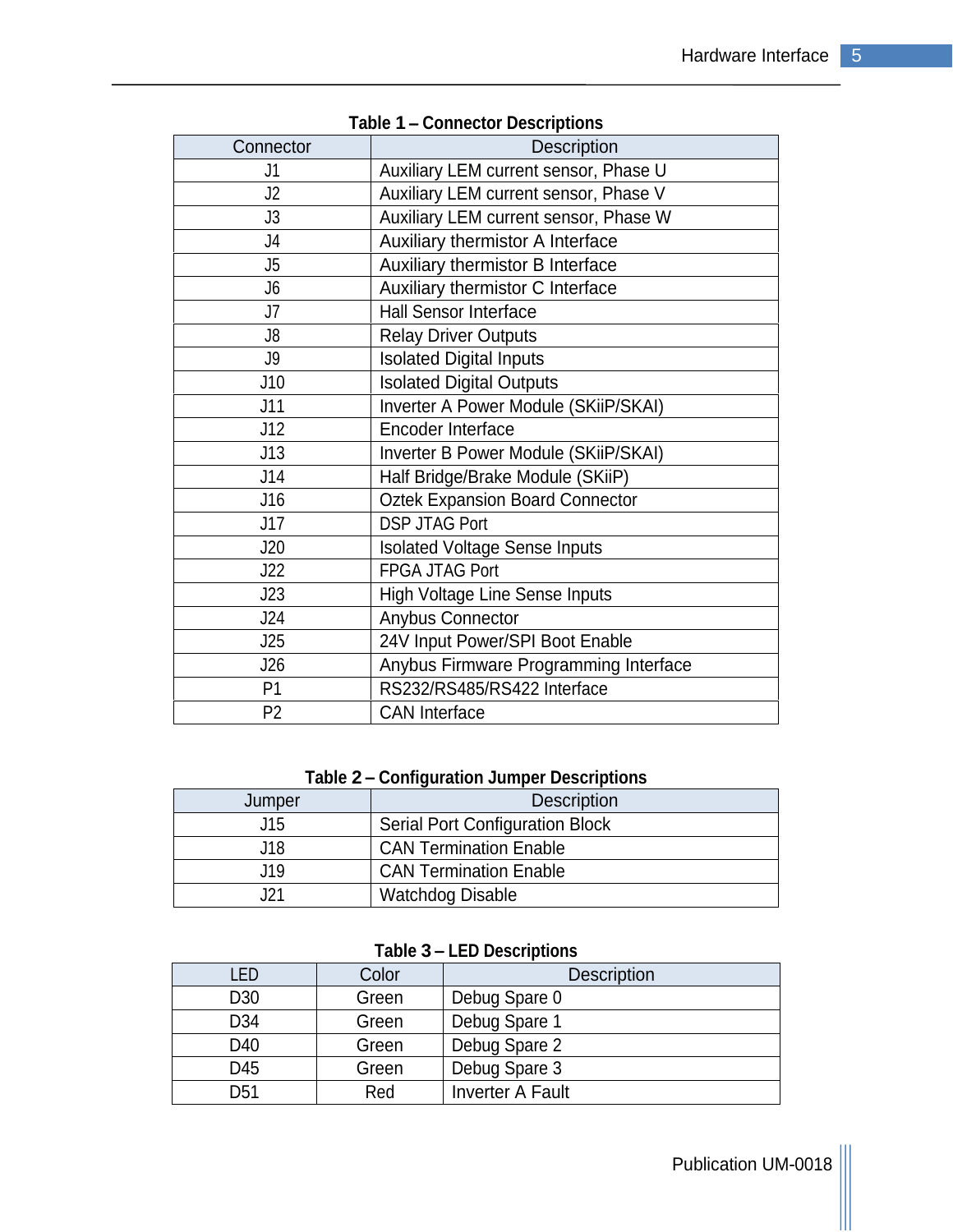| <b>LED</b>      | Color | <b>Description</b>  |
|-----------------|-------|---------------------|
| D <sub>57</sub> | Red   | Inverter B Fault    |
| D <sub>58</sub> | Red   | Half Bridge Fault   |
| D <sub>24</sub> | Red   | <b>System Fault</b> |
| D62             | Red   | Reset               |
| D68             | Green | 124V Power Present  |

#### **Table 4 Test Hook Descriptions**

| <b>Test Hook</b> | Description                    |
|------------------|--------------------------------|
| TP15, TP28       | Analog Ground                  |
| TP1, TP47        | Digital Ground                 |
| TP <sub>6</sub>  | Isolated Communications Ground |
| <b>TP59</b>      | Isolated HVADC Ground          |
| <b>TP10</b>      | Network Analyzer Input         |
| <b>TP11</b>      | Network Analyzer Return        |
| <b>TP20</b>      | DAC D Output                   |
| <b>TP25</b>      | DAC C Output                   |
| <b>TP27</b>      | DAC B Output                   |
| <b>TP29</b>      | DAC A Output                   |

#### **4.1.1 J1/J2/J3: Auxiliary LEM Current Sensor Interfaces**

Connectors J1, J2, and J3 provide interfaces to auxiliary LEM current sensors. +/-15V power is provided to the sensor. The LEM current transducer HAS series is recommended for use with this interface.

| Table 5 - J1/2/3 Aux LEM Sensor Pin Assignment |  |  |
|------------------------------------------------|--|--|
|                                                |  |  |

| Pin $#$ | <b>Description</b>              |
|---------|---------------------------------|
|         | $\sim$ $ \sim$<br>. 1 L<br>∣ ≀∪ |
|         | $\mathbf{A}$                    |
|         |                                 |
|         | $ -$<br>Signal Return<br>◡      |

- **OZDSP3000 Connector Part Number:** (Waldom/Molex) 22-04-1041
- **Mating Connector Part Number:** (Waldom/Molex) 22-01-1042
- **Input Range:** +/- 4V (see Section 5.1 for ADC scaling details)  $\bullet$

#### **4.1.2 J4/5/6: Auxillary Temperature Inputs**

Connectors J4, J5, and J6 provide interfaces to external temperature sensors for monitoring purposes (such as a cabinet's internal ambient temperature). These interfaces are designed for a typical  $10k\Omega$  thermistor.

OZDSP3000 User's Manual control of the control of the control of the control of the control of the control of the control of the control of the control of the control of the control of the control of the control of the con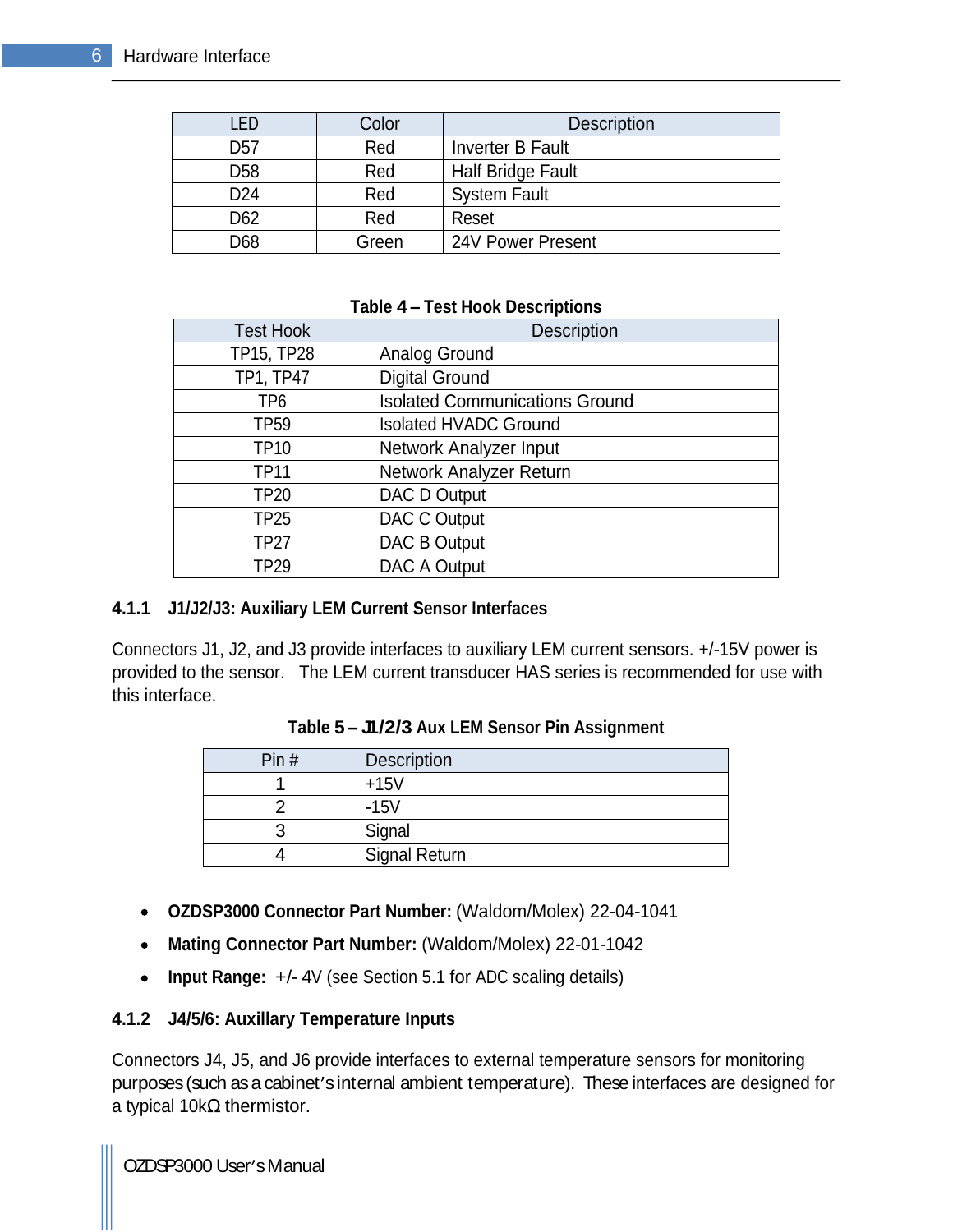| Pin # | Description                                                 |
|-------|-------------------------------------------------------------|
|       | Temperature input (pulled up to +3.0V through $2k\Omega$ ). |
|       | Ground (24V Return)                                         |

#### **Table 6 J4/5/6 Auxillary Temperature Input Pin Assignment**

- **OZDSP3000 Connector Part Number:** (Molex) Micro-Fit 2 Position Header: 43650-0215
- **Mating Connector Part Number:** (Molex) Micro-Fit 2 Position Receptacle: 43645-0200
- Input Range:  $0\Omega$  to open circuit

#### **4.1.3 J7: Hall Effect Sensor Interface**

Connector J7 provides an interface for three Hall Effect position sensors. Both 5V and 15V power options are available to power the sensors. **Error! Reference source not found.** provides the physical and electrical pinout of the connector.

| Pin $#$ | <b>Description</b>     |
|---------|------------------------|
|         | $\blacksquare$<br>-+51 |
| _       | $+15V$                 |
|         | <sup>I</sup> Ground    |
|         | Hall 1 Input           |
|         | Hall 2 Input           |
|         | Hall 3 Input           |

**Table 7 J7 Hall Sensor Pin Assignment**

- **OZDSP3000 Connector Part Number:** (Molex) Micro-Fit 6 Header: 43650-0615
- **Mating Connector Part Number:** (Molex) Micro-Fit 6 Receptacle: 43645-0600
- **Power:** 5V @300mA, 15V @300mA
- Electrical Interface (HALL1,2,3): 4.75kΩ pull up to 15V. Use with an open collector output that can sink at least 3mA.
- **Input Behavior:** When Hall is enabled and sinking current, HALL input is in low state, while corresponding DSP pin HALLn is in a high state.

#### **4.1.4 J8: Relay Driver Interface**

Connector J8 provides an interface to the four relay driver outputs.

**Table 8 J8 Relay Drive Pin Assignment**

| $-1$<br>Pin # | <b>Description</b> |
|---------------|--------------------|
|               | * Drive 3<br>Relav |
|               | Relay Drive 2      |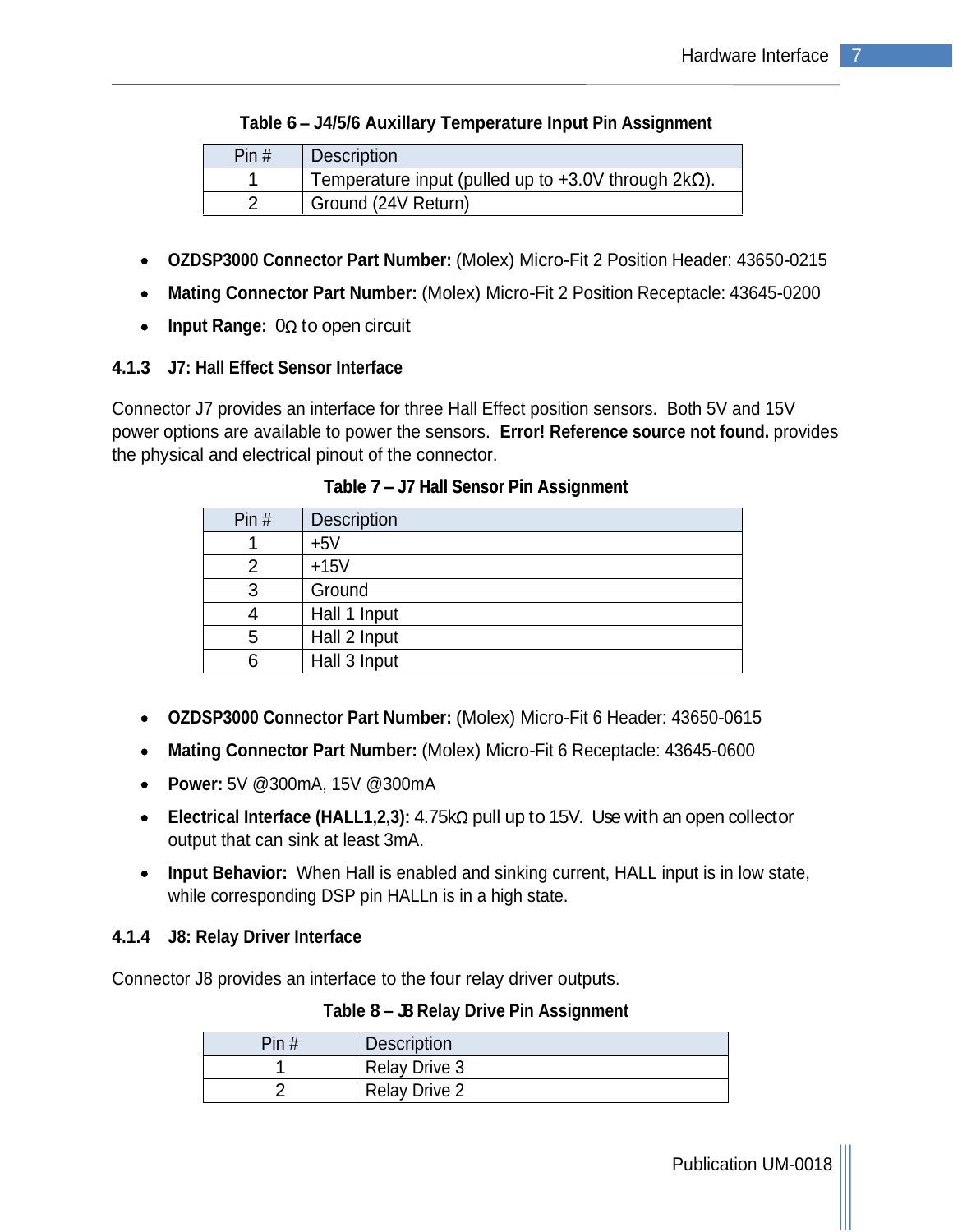| Pin # | Description          |
|-------|----------------------|
|       | <b>Relay Drive 1</b> |
|       | Relay Drive 0        |
|       | Ground               |
|       | Ground               |
|       | Ground               |
|       | Ground               |

- **OZDSP3000 Connector Part Number:** (Molex) Micro-Fit 2x4 Header: 43045-0824
- **Mating Connector Part Number:** (Molex) Micro-Fit 2x4 Receptacle: 43025-0800  $\bullet$
- **Output Range:** 24V, 2A continuous, 5A inrush

Please note that when using the relay driver with one or more unused drivers one of the following schemes must be used to deal with the open-load fault detection in the driver IC:

- 1. Since the open-load faults are only reported once per state, initialize all relaysto 'off' twice: once to set them to 'off' and obtain the faults, and the second time to clear the faults. Then open-load faults will only be reported when the state is changed of a specific relay driver, so as long as the unused relays drivers are left 'off', no new faults will be reported.
- 2. Since the open-load faults are only reported in a low state, initialize the unused drivers to 'on', and subsequently leave them on. Please note that the unused driver pins will be at a 24V state.
- 3. Terminate the unused relay drivers with a  $5k\Omega 20k\Omega$  1/8 watt resistor.

#### **4.1.5 J9: Isolated Digital Inputs**

Connector J9 provides an interface to the four opto-isolated, digital inputs.

| Pin# | Description    |
|------|----------------|
|      | Input 0        |
|      | Input 1        |
|      | Input 2        |
|      | Input 3        |
|      | Input 0 Return |
|      | Input 1 Return |
|      | Input 2 Return |
|      | Input 3 Return |

**Table 9 J9 Isolated Digital Input Pin Assignment**

- **OZDSP3000 Connector Part Number:** (Molex) Micro-Fit 2x4 Header: 43045-0824
- **Mating Connector Part Number:** (Molex) Micro-Fit 2x4 Receptacle: 43025-0800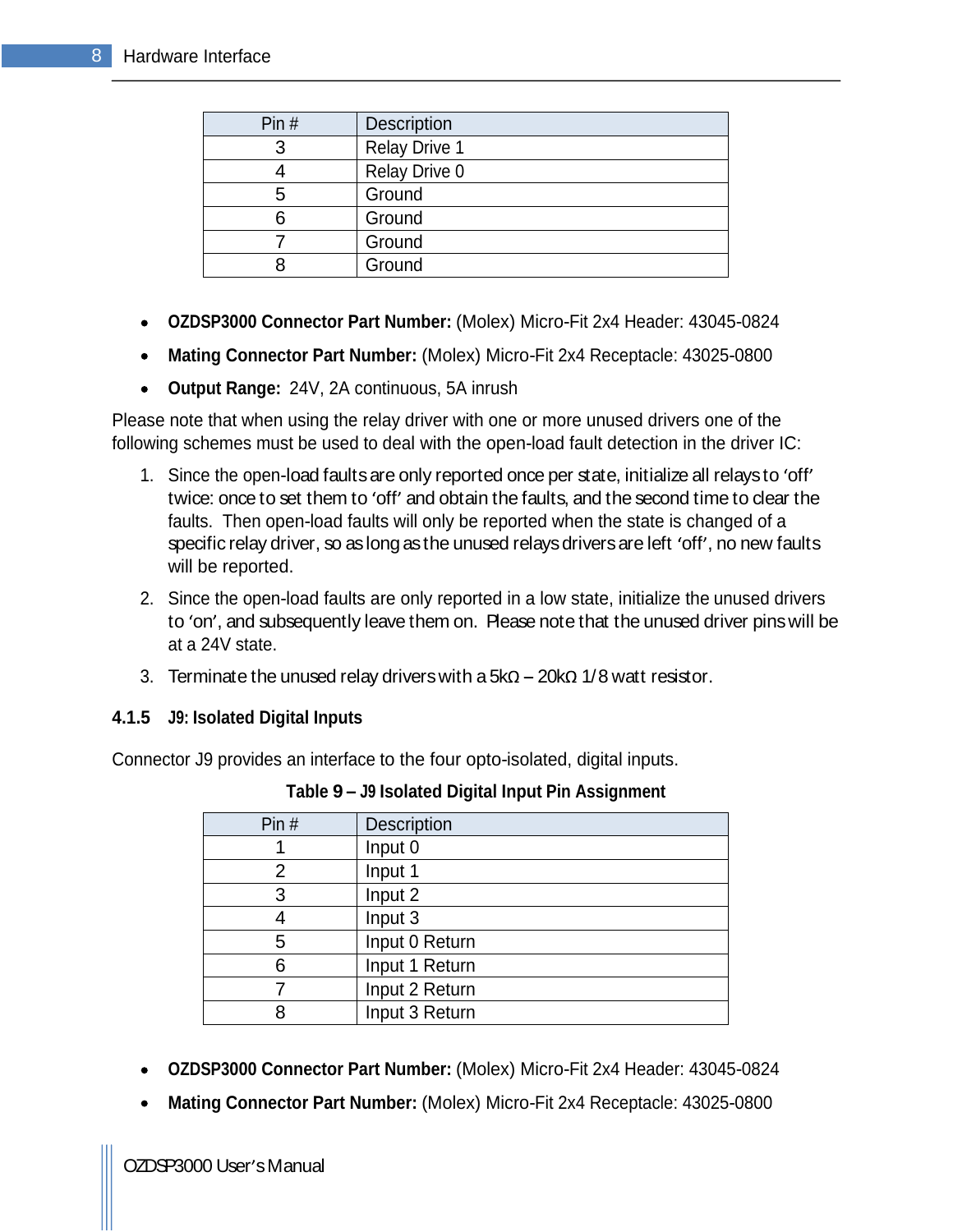• Input Range: Logic high: 0V or floating. Logic low: 3V - 25V

#### **4.1.6 J10: Isolated Digital Outputs**

Connector J10 provides an interface to the isolated digital outputs.

| Pin# | Description             |
|------|-------------------------|
|      | Output 0 Emitter        |
|      | Output 1 Emitter        |
|      | <b>Output 2 Emitter</b> |
|      | Output 3 Emitter        |
|      | Output 0 Collector      |
|      | Output 1 Collector      |
|      | Output 2 Collector      |
|      | Output 3 Collector      |

#### **Table 10 J10 Isolated Digital Output Pin Assignment**

- **OZDSP3000 Connector Part Number:** (Molex) Micro-Fit 2x4 Header: 43045-0824
- **Mating Connector Part Number:** (Molex) Micro-Fit 2x4 Receptacle: 43025-0800  $\bullet$
- **Output Range:** Open collector. Logic high: open, 40V max. Logic low: sinks 50mA max.  $\bullet$

#### **4.1.7 J11/13: SKiiP Power Module Interface**

Connector J11 and J13 provide interfacesto SKiiP style Semikron power modules. This interface complies with Semikron's required specifications. The OZDSP3000 supplies 24V power to the power module via pins 14 and 15. PWM commands (15V logic level) are supplied to the top and bottom switches of each of the three half bridges via signals INV\_TOP\_U(V,W) and INV\_BOT\_U(V,W) respectively. Feedback of phase currents, temperature, and DC link voltage are provided on INV\_IOUT\_U(V,W), INV\_TEMP, INV\_UDC signals respectively. Error signals from the module are similarly provided via INV\_ERR\_U(V,W) and INV\_OVT. Please refer to the Semikron datasheet for the particular module being used for more information.

| Pin $#$ | Description         |
|---------|---------------------|
|         | Ground              |
|         | INV_BOT_U (Phase A) |
|         | INV_ERR_U (Phase A) |
|         | INV_TOP_U (Phase A) |
|         | INV_BOT_V (Phase B) |
|         | INV_ERR_V (Phase B) |
|         | INV_TOP_V (Phase B) |
|         | INV_BOT_W (Phase C) |
|         | IN_ERR_W (Phase C)  |

#### **Table 11 J11/13 SKiiP Power Module Pin Assignment**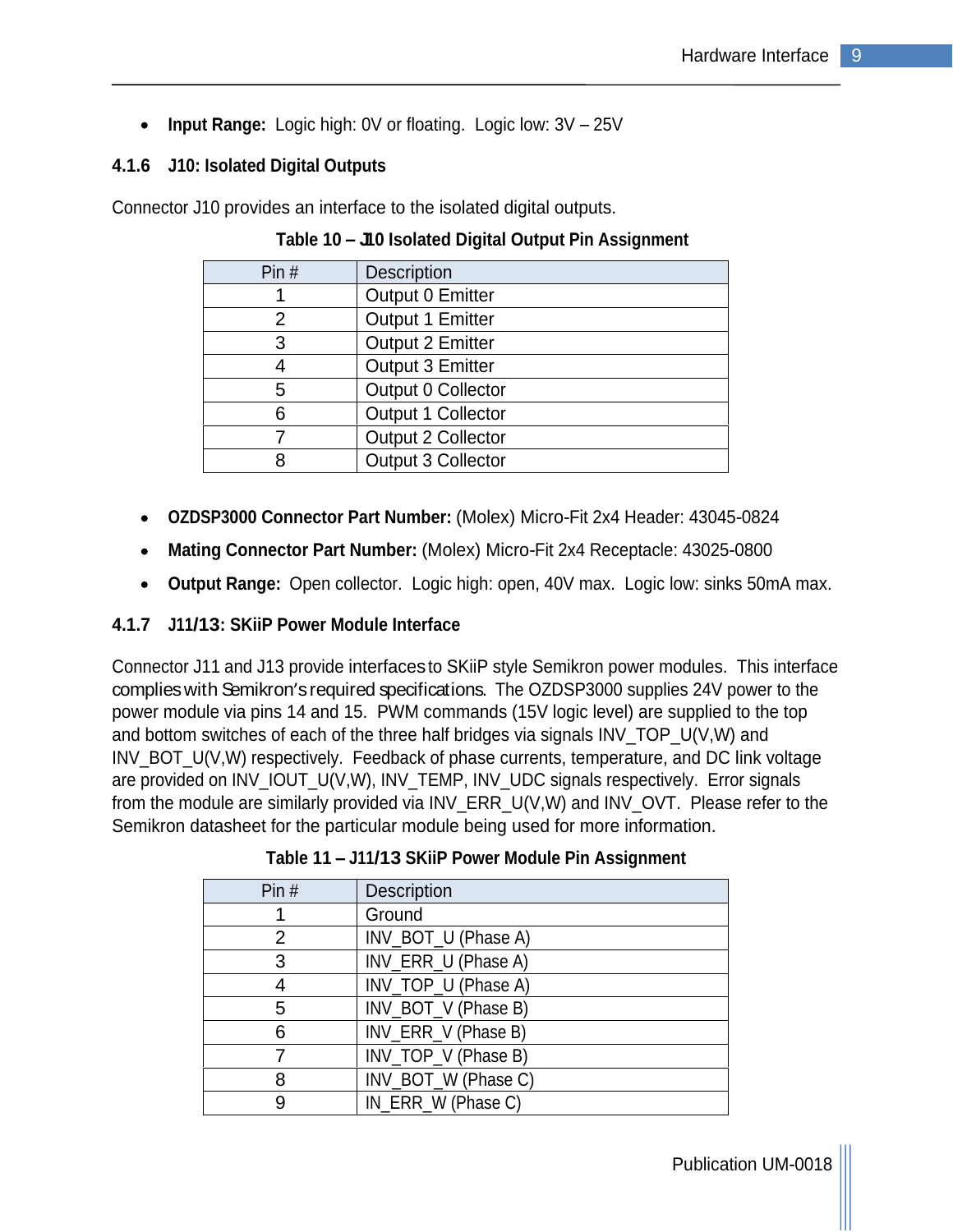| Pin $#$ | <b>Description</b>       |
|---------|--------------------------|
| 10      | INV_TOP_W (Phase C)      |
| 11      | INV_OVR_TEMP             |
| 12      | n/c                      |
| 13      | INV_UDC                  |
| 14      | <b>24V</b>               |
| 15      | <b>24V</b>               |
| 16      | n/c                      |
| 17      | n/c                      |
| 18      | Ground                   |
| 19      | Ground                   |
| 20      | NV_TEMP                  |
| 21      | NV_IOUT_U_RTN (Phase A)  |
| 22      | INV_IOUT_U (Phase A)     |
| 23      | INV_IOUT_V_RTN (Phase B) |
| 24      | INV_IOUT_V (Phase B)     |
| 25      | INV_IOUT_W_RTN (Phase C) |
| 26      | INV_IOUT_W (Phase C)     |

- **OZDSP3000 Connector Part Number:** (AMP) 499922-6
- **Mating Connector Part Number:** (AMP) 1658621-6
- **Power:** 24V @ 1.5A

#### **4.1.8 Custom Driver Interface Considerations**

When attempting to use the OZDSP3000 controller with a custom designed power stage the hardware must be designed to provide the appropriate signals expected at the J11 and/or J13 interface. Generally some sort of custom printed circuit board will be required to interface the J11/J13 signals to the gate drivers, current sensors, etc.

#### **4.1.8.1 Power**

The OZDSP3000 supplies 24V on J11/13, pins 14 & 15. This 24Vmay be used to power the electronics on the interface board. The supply is capable of providing 1.5A.

#### **4.1.8.2 Switch Commands**

The six switching commands are provided on pins 2, 4, 5, 7, 8, and 10. These switch command signals are driven off of the OZDSP3000 at 15V logic level using MC14504B level shifting devices. The contract of the contract of the contract of the contract of the contract of the contract of the contract of the contract of the contract of the contract of the contract of the contract of the contract of the c

#### **4.1.8.3 Error Inputs**

The OZDSP3000 expects three logic level, error inputs; one associated with each phase, on pins 3, 6, and 9. Pull-ups to 3.3V are provided on board and the signals are active high. Depending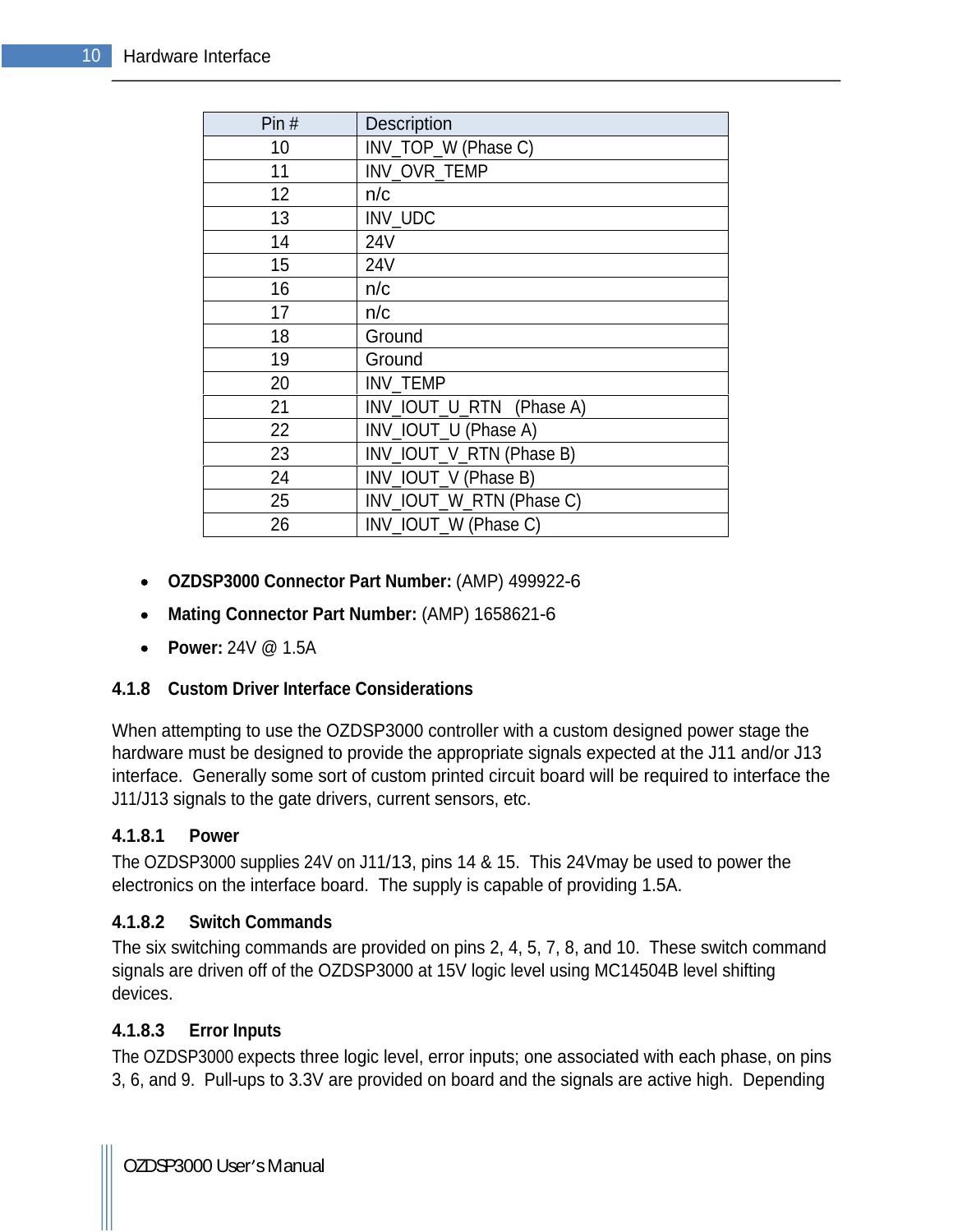on the features provided in the custom design, these signals can be used to interface single error sources, multiple protection circuits, or none at all.

The custom interface board should drive the pin with an open-collector style circuit. In the case where no protection is provided, the pins should be grounded to disable the faults.

#### **4.1.8.4 DC Link Voltage Sensing**

The OZDSP3000 expects a signal proportional to DC link voltage to be provided on J11/13, pin 13 with respect to pins 18 and 19. This signal should be scaled such that 0-10 V represents the measurable DC link voltage range.

#### **4.1.8.5 DC Link Hardware Over-Voltage Protection**

When designing a custom interface it is highly recommended that hardware over voltage protection be implemented. This can be implemented with a comparator using the DC link voltage sense output. The output of this comparator can be used to gate off the switch commands as well as assert the Error inputs on each phase.

#### **4.1.8.6 Hardware Over-Current and Desaturation Protection**

Semikron SKiiP power modules provide fast hardware over current and desaturation protection. When designing a custom power solution, these additional protection features should also be considered. When including over current, desaturation, and over voltage protection into the design, the fault flags must be logically OR'd together and reported using the open collector Error signal inputs to the OZDSP3000.

#### **4.1.8.7 Current Sense Signals**

The OZDSP3000 expects to receive a current sense signal for each half bridge phase output. This should be a bipolar signal where +/-10V corresponds to the full scale current range. The current sense signals should be provided on the following pins:

| J11 Pin # | Description                           |
|-----------|---------------------------------------|
| 22        | Current Phase A (U)                   |
| $\Omega$  | Gnd Reference for Current Phase A (U) |
| 24        | Current Phase B (V)                   |
| າາ<br>∠∪  | Gnd Reference for Current Phase B (V) |
| 26        | Current Phase C (W)                   |
| つに<br>∠∪  | Gnd Reference for Current Phase C (W) |

**Table 12 J11 Current Sense Pin Assignment**

#### **4.1.8.8 Temperature Sense Signals**

The OZDSP3000 expects to receive a 0-10V temperature signal on pin 20 that corresponds to the hot spot temperature of the power devices.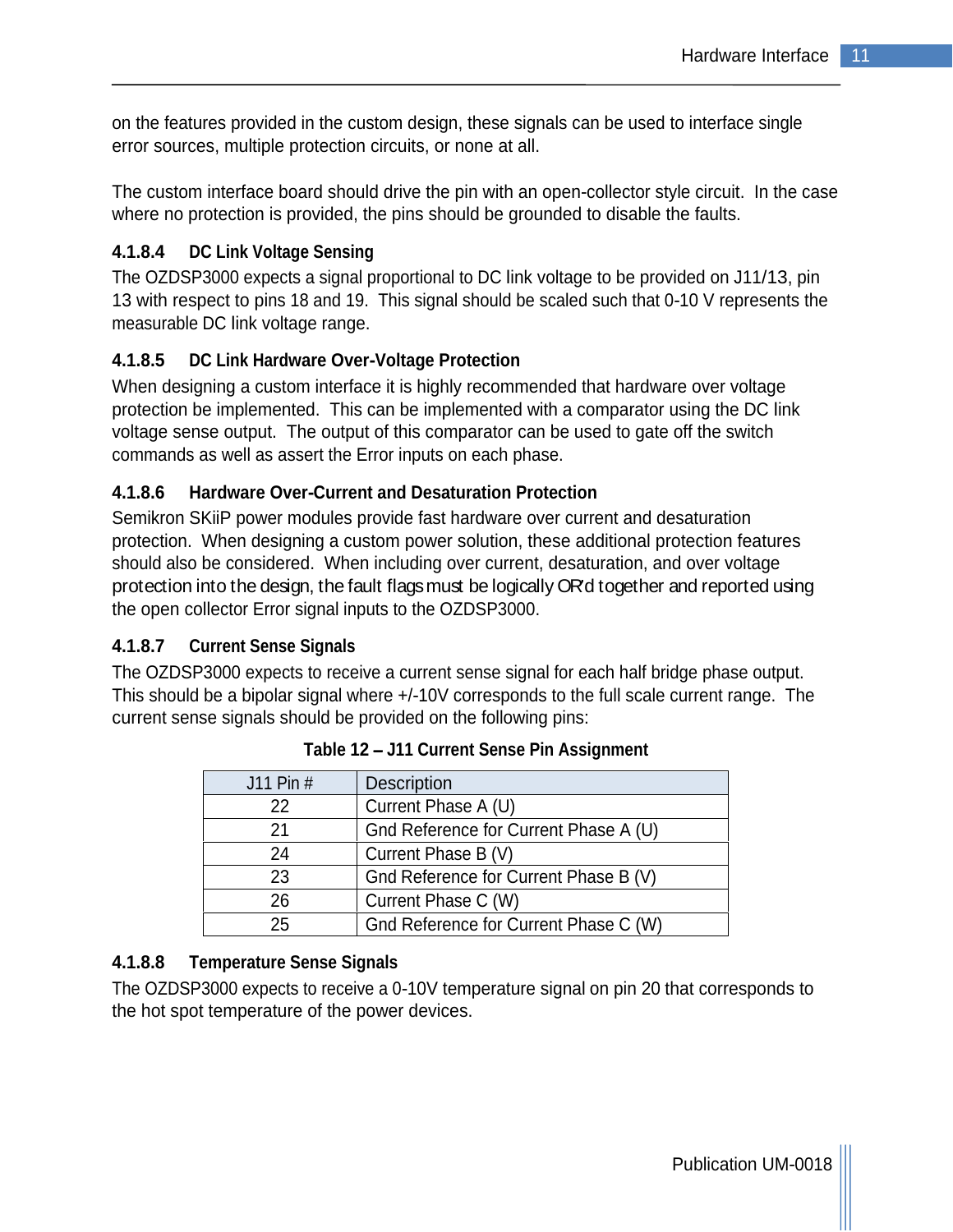#### **4.1.9 J12: Incremental Encoder Interface**

Connector J12 provides an interface to an incremental, quadrature encoder. The interface provides for the A and B quadrature signals as well as an index input. 5V power and ground are also provided on the connector to power the encoder.

| Pin $#$         | Description         |
|-----------------|---------------------|
|                 | E1                  |
|                 | No connect          |
|                 | A Signal - Positve  |
|                 | B Signal - Positive |
|                 | Index - Positive    |
|                 | No Connect          |
|                 | Ground              |
|                 | A Signal - Negative |
|                 | B Signal - Negative |
| 10 <sup>°</sup> | Index - Negative    |

 **Table 13 J12 Encoder Interface Pin Assignment**

- **OZDSP3000 Connector Part Number:** (Molex) Micro-Fit 2x5 Header: 43045-1012
- **Mating Connector Part Number:** (Molex) Micro-Fit 2x5 Receptacle: 43024-1000
- **Power:** 5V, 300mA
- **Differential termination:** 100
- **Electrical Interface:** Differential inputs. Logic high:  $V_{ID} \ge 0.2V$ . Logic low:  $V_{ID} \le -0.2V$
- $\bullet$ **Max Rating:** Input voltage: ±14V. Differential voltage: ±14V

#### **4.1.10 J14: SKiiP Half Bridge/Brake Module Interface**

Connector J14 provides an interface to SKiiP style Semikron half bridge and brake modules. This interface complies with Semikron's required specifications. The OZDSP3000 supplies 24V power to the power module via pins 6 and 7. PWM commands or brake enable/disable commands (15V logic level) are supplied to the top and bottom switches HB\_TOP and HB\_BOT respectively. Feedback of current and temperature are provided on HB\_IOUT and HB\_TEMP. Error signals from the module are similarly provided via HB\_ERR and HB\_OVT. Please refer to the Semikron datasheet for the particular module being used for more information.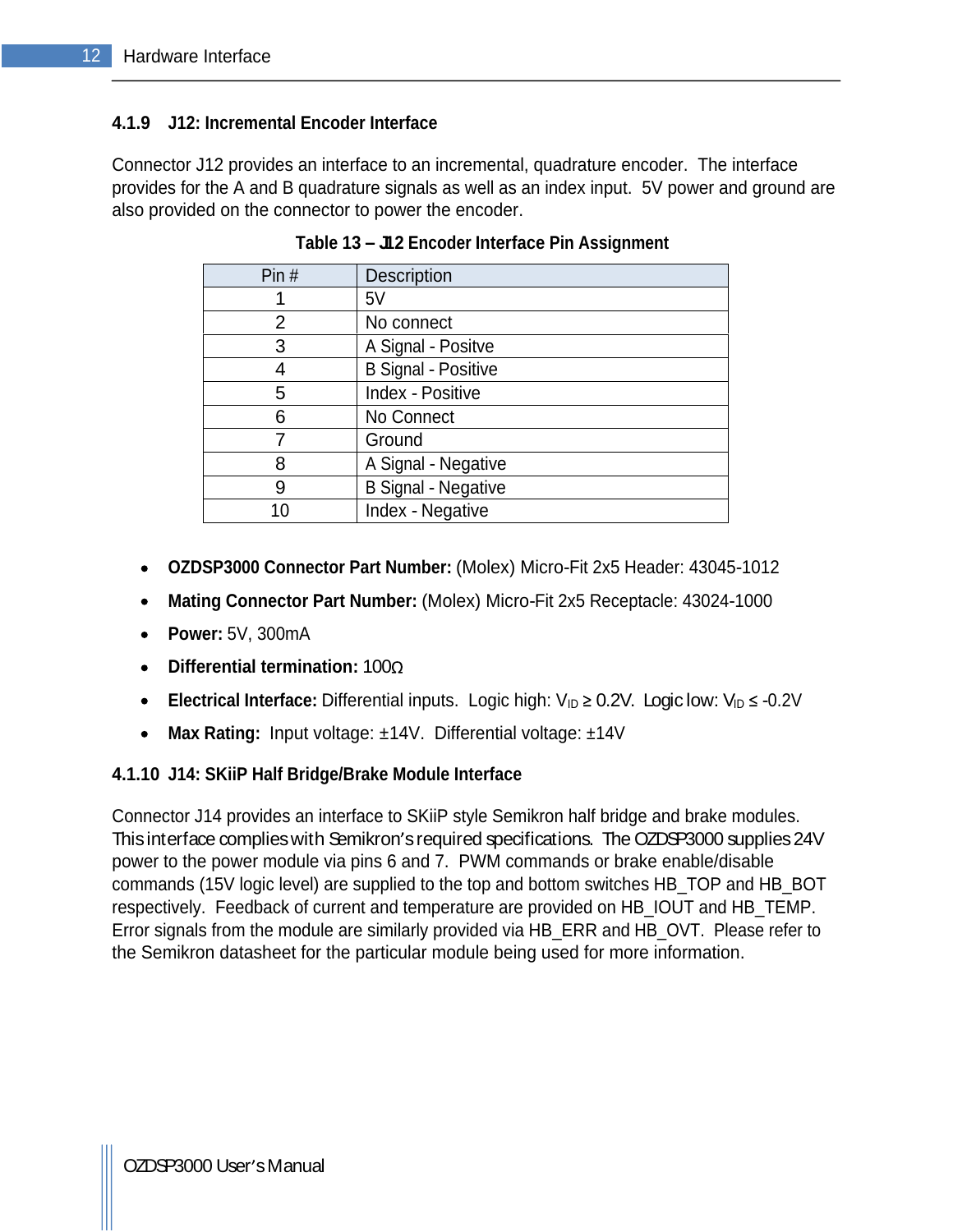| Pin#            | Description                  |
|-----------------|------------------------------|
|                 | Ground                       |
|                 | Bottom Switch Command        |
|                 | Error                        |
|                 | <b>Top Switch Command</b>    |
|                 | Over Temp                    |
| 6               | <b>24V</b>                   |
|                 | <b>24V</b>                   |
| 8               | No connect                   |
| u               | No connect                   |
| 10              | Ground                       |
| 11              | Ground                       |
| 12 <sup>2</sup> | Analog Temperature           |
| 13              | <b>Analog Current Return</b> |
| 14              | <b>Analog Current</b>        |

#### **Table 14 J14 Half Bridge Pin Assignment**

- **OZDSP3000 Connector Part Number:** (AMP) 499922-2
- **Mating Connector Part Number:** (AMP) 1658621-2
- **Power:** 24V @ 1.5A

#### **4.1.11 J16: Oztek Expansion Board Connector**

Connector J16 allows an Oztek Expansion Board to be connected to the OZDSP3000.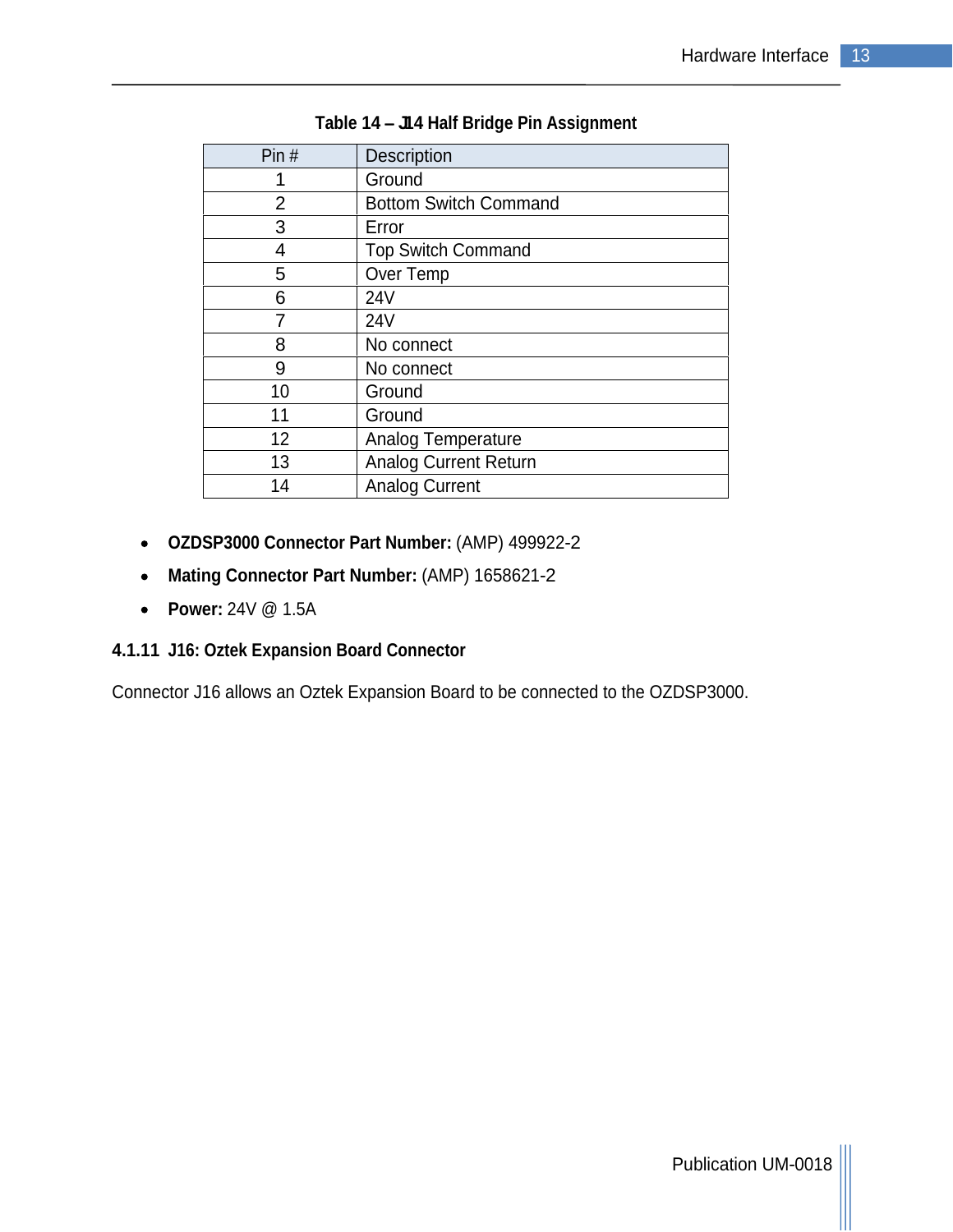| Pin $#$            | Description                     |
|--------------------|---------------------------------|
|                    | 5V                              |
| $\overline{2}$     | 5V                              |
| $\mathbf{3}$       | 3.3V                            |
| $\mathbf{\Lambda}$ | 3.3V                            |
| $5\overline{)}$    | Ground                          |
| 6                  | <b>Buffered Clock</b>           |
| $\overline{7}$     | <b>SPI SOMI</b>                 |
| 8                  | <b>IRQn</b>                     |
| 9                  | SPI SIMO                        |
| 10                 | SPICSn                          |
| 11                 | SPI CLK                         |
| 12                 | <b>EMIF CLK</b>                 |
| 13                 | Ground                          |
| 14                 | Ground                          |
| 15                 | A <sub>0</sub>                  |
| 16                 | A1                              |
| 17                 | A2                              |
| 18                 | A3                              |
| 19                 | Ground                          |
| 20                 | Ground                          |
| 21                 | A4                              |
| 22                 | A <sub>5</sub>                  |
| 23                 | A <sub>6</sub>                  |
| 24                 | A7                              |
| 25                 | D <sub>0</sub>                  |
| 26                 | D1                              |
| 27                 | Ground<br>Ground                |
| 28<br>29           |                                 |
| 30 <sup>2</sup>    | D2<br>$\boxed{D3}$              |
|                    | $\overline{D4}$                 |
| 31                 | $\overline{D5}$                 |
| $\frac{32}{33}$    |                                 |
|                    | $\frac{10}{100}$                |
| 34<br>35           |                                 |
|                    | Ground                          |
| 36                 | Ground                          |
| $\overline{37}$    | $\boxed{D8}$<br>$\overline{D9}$ |
| 38                 | D10                             |
| 39<br>40           | D11                             |

**Table 15 J16 Expansion Interface Pin Assignment**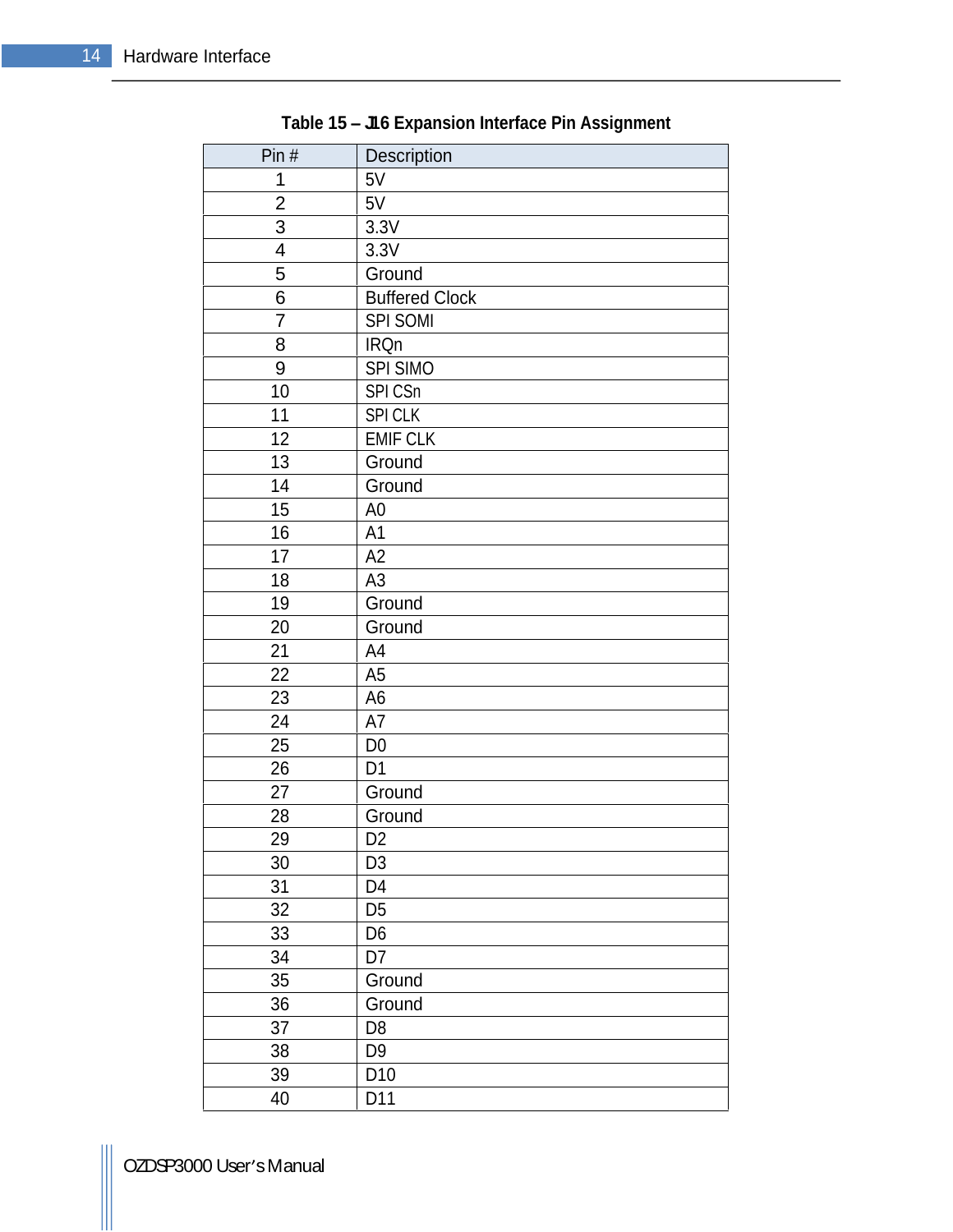| Pin# | <b>Description</b> |
|------|--------------------|
| 41   | D <sub>12</sub>    |
| 42   | D <sub>13</sub>    |
| 43   | Ground             |
| 44   | Ground             |
| 45   | D <sub>14</sub>    |
| 46   | D <sub>15</sub>    |
| 47   | RDn                |
| 48   | WRn                |
| 49   | <b>EMIF CSn</b>    |
| 50   | RESETn             |
| 51   | Ground             |
| 52   | Ground             |
| 53   | Spare 0            |
| 54   | Spare 1            |
| 55   | Spare 2            |
| 56   | Spare 3            |
| 57   | Spare 4            |
| 58   | Spare 5            |
| 59   | Ground             |
| 60   | Ground             |
| 61   | No Connect         |
| 62   | No Connect         |
| 63   | No Connect         |
| 64   | No Connect         |
| 65   | No Connect         |
| 66   | No Connect         |
| 67   | Ground             |
| 68   | Ground             |
| 69   | 15V                |
| 70   | 15V                |

- OZDSP3000 Connector Part Number: (Samtec) SFM-135-02-S-D-LC
- Mating Connector Part Number: (Samtec) TFM-135-02-SD-LC
- **Power:** 5V @ 300mA, 3.3V @ 300mA

#### **4.1.12 J17: DSP JTAG Port**

Connector J17 is the DSP JTAG programming port for the board. Pin 6 is cut to avoid the emulator pod being incorrectly connected. Emulator pods used to program the DSP are available through Spectrum Digital and Signum Systems. Figure 3 provides the physical and electrical pinout of the connector.

Publication UM-0018 |||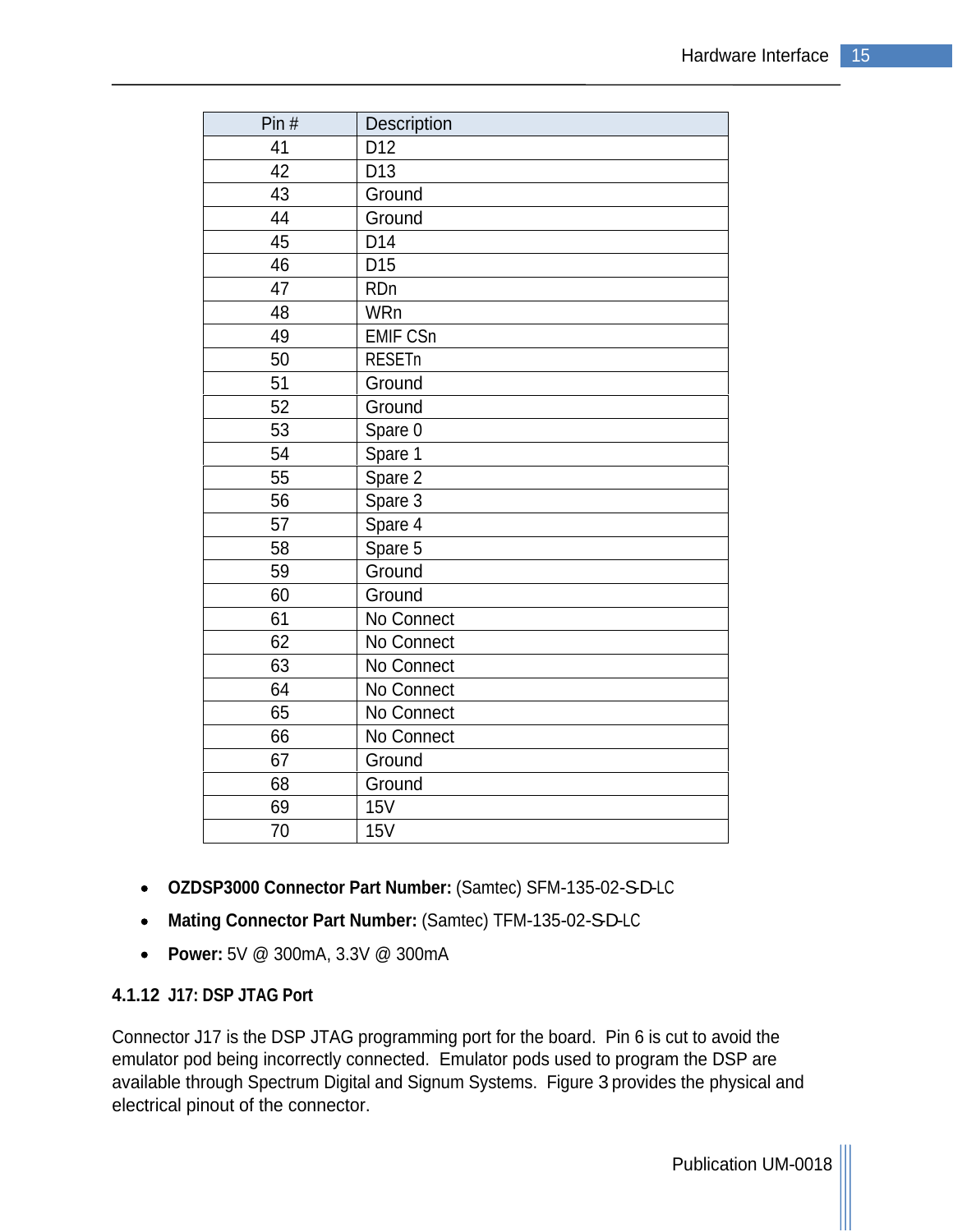**OZDSP3000 Connector Part: Double row 0.1" vertical pin header, 2x7** 



**Figure 3 J17: DSP JTAG Port Pinout**

#### **4.1.13 J20 Isolated Low Voltage Sense Inputs**

Connector J20 is an isolated low voltage sense input.

| Pin# | Description       |
|------|-------------------|
|      | 5V ISO            |
|      | V Phase.          |
|      | V Phase B         |
|      | V Phase C         |
|      | Neutral           |
|      | <b>ISO Ground</b> |

| Table 16-<br><b>- Leo Isolated Low Voltage Pin Assignment</b> |  |
|---------------------------------------------------------------|--|
|                                                               |  |

- **OZDSP3000 Connector Part Number:** (Molex) Micro-Fit 6 Header: 43650-0615
- **Mating Connector Part Number:** (Molex) Micro-Fit 6 Receptacle: 43645-0600

#### **4.1.14 J22: FPGA JTAG Port**

Connector J22 is the FPGA JTAG programming port. The OZDSP3000 comes preprogrammed with the latest firmware for the FPGA. Pin 5 is cut to avoid incorrectly connecting the FPGA programming cable. Figure 4 provides the physical and electrical pinout of the connector.

• OZDSP3000 Connector Part: Single row 0.1" vertical pin header, 1x8



**Figure 4 J22: FPGA JTAG Port Pinout**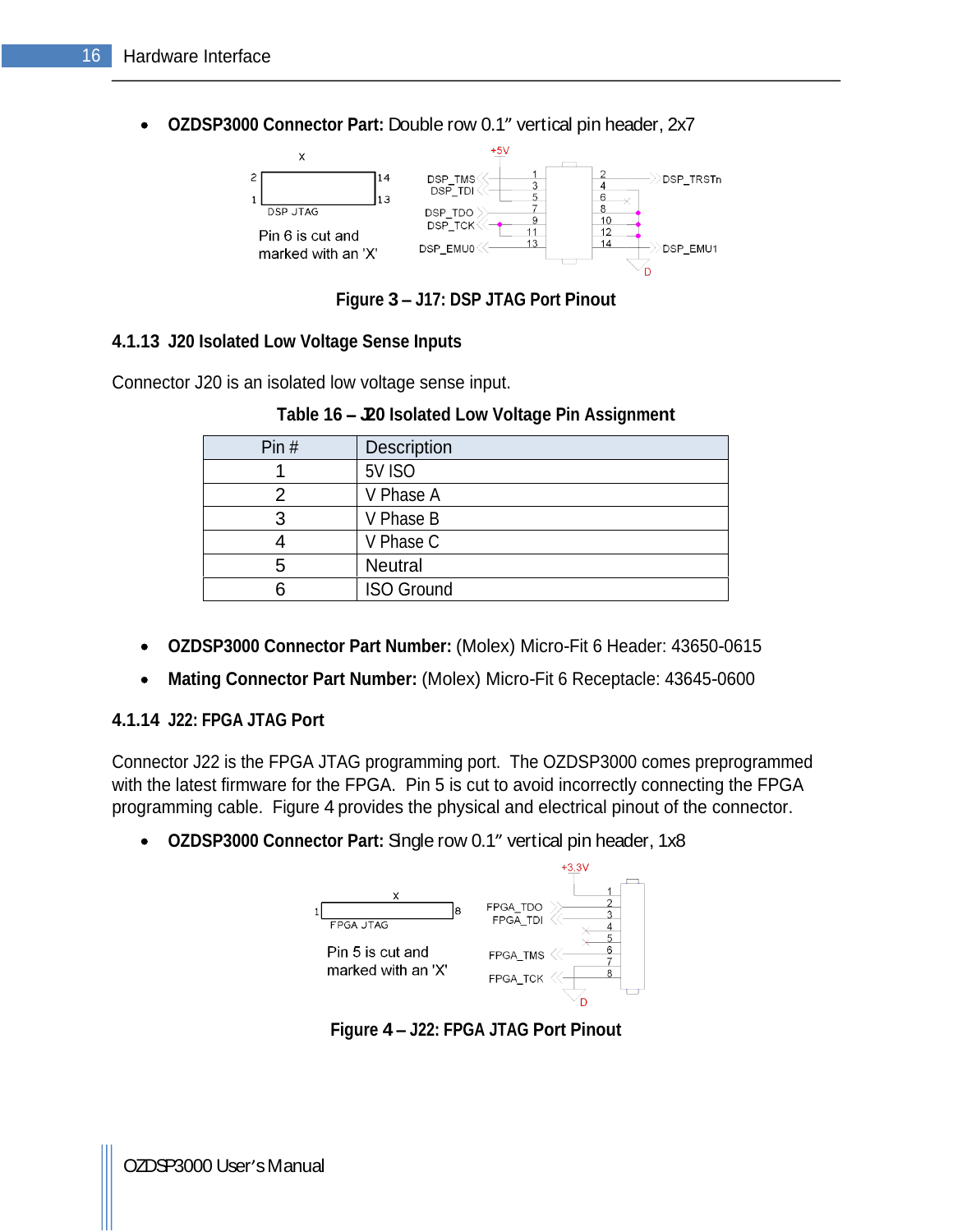#### **4.1.15 J23: High Voltage Line Feedback**

J23 provides an interface to sense three phase AC line voltage. The standard hardware variant is designed to accept 480VAC voltages directly. Interfacing to other AC voltages may require a modification to the gain of the sense amplifier (consult Oztek for more information).

| Pin# | Description                                     |
|------|-------------------------------------------------|
|      | Line Voltage Phase A                            |
|      | Line Voltage Phase B                            |
|      | Line Voltage Phase C                            |
|      | Neutral (leave unconnected for 3-phase systems) |

**Table 17 J23 High Voltage Sense Pin Assignment**

- **OZDSP3000 Connector Part Number:** (Waldom/Molex) 26-60-4100
- **Mating Connector Part Number:** (Tyco) 4-644465-0

#### **4.1.16 J24: Anybus Connector**

Connector J24 allows an Anybus module to be connected to the OZDSP3000. Anybus is a high performance interchangeable slave interface supporting all major industrial networks. This interface complies with Anybus' required specifications. Please refer to the Anybus datasheet for the particular module being used for more information.

- **OZDSP3000 Connector Part Number:** (Sullins) PPN172AFCN-RC
- **Power:** 5V @ 500mA

#### **4.1.17 J25: Bias Power Input**

The OZDSP3000 requires 24VDC power input on terminal block J25. Note that Pin 3 is used for SPI boot enable; it should be left floating or connected to ground for normal Flash Boot operation.

| Pin $#$ | Description     |
|---------|-----------------|
|         | <b>24 VDC</b>   |
|         | 24 VDC          |
|         | SPI Boot Enable |
|         | 24V Return      |
|         | 24V Return      |

**Table 18 J12 RS-485 Pin Assignment**

- **OZDSP3000 Connector Part Number:** (Phoenix Contact) 1733606
- **Mating Connector Part Number:** n/a (terminal block style)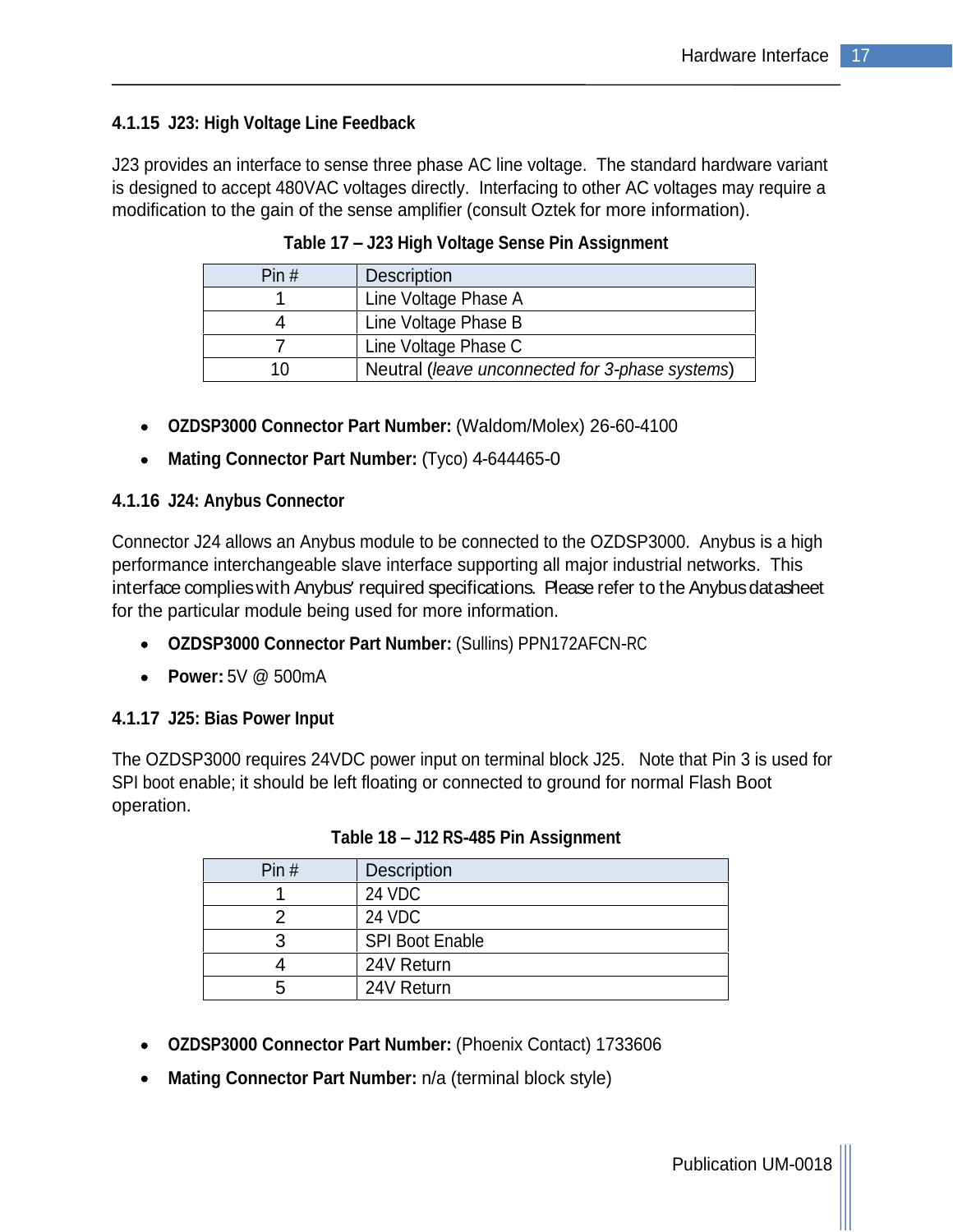- **Voltage:** 24V nominal, 18V min, 28V max
- **Current:** 4.5A maximum (Inrush current while powering three SKiiP modules)

#### **4.1.18 J26: Anybus Firmware Programming Interface**

Connector J26 is used for Anybus firmware programming. Thisinterface complieswith Anybus required specifications. Figure 5 provides the physical and electrical pinout of the connector.

- **OZDSP3000 Connector Part Number:** (Tyco) 640456-4
- **Mating Connector Part Number:** (Tyco) 3-640469-4 or similar 4POS .100 receptacle



**Figure 5 J26: Anybus Firmware Programming Interface Pinout**

#### **4.1.19 P1: Isolated Serial Interface**

Connector P1 provides an isolated, configurable, serial communications interface. Depending on the population variant of the OZDSP3000, this port may be configured one of two ways: RS232 mode, or RS422/485 mode. When in RS422/485 mode, jumper block J15 is used to configure the port. In RS232 mode J15 is not needed and all jumpers should be removed.

- **OZDSP3000 Connector Part Number:** (AMP) 747844-5
- $\bullet$ **Mating Connector Part Number:** Industry Standard DB9 Male

#### **4.1.19.1 RS232 Configuration**

When supplied in the RS232 configuration, the RS232 transceiver device, U22, will be populated while the RS422/485 transceiver device, U42, will be unpopulated. In RS232 mode all jumpers should be removed from jumper block J15. Figure 6 illustrates the pinout of the connector in the RS232 configuration.



**Figure 6 P1: Isolated Serial Interface Pinout - RS232 Configuration**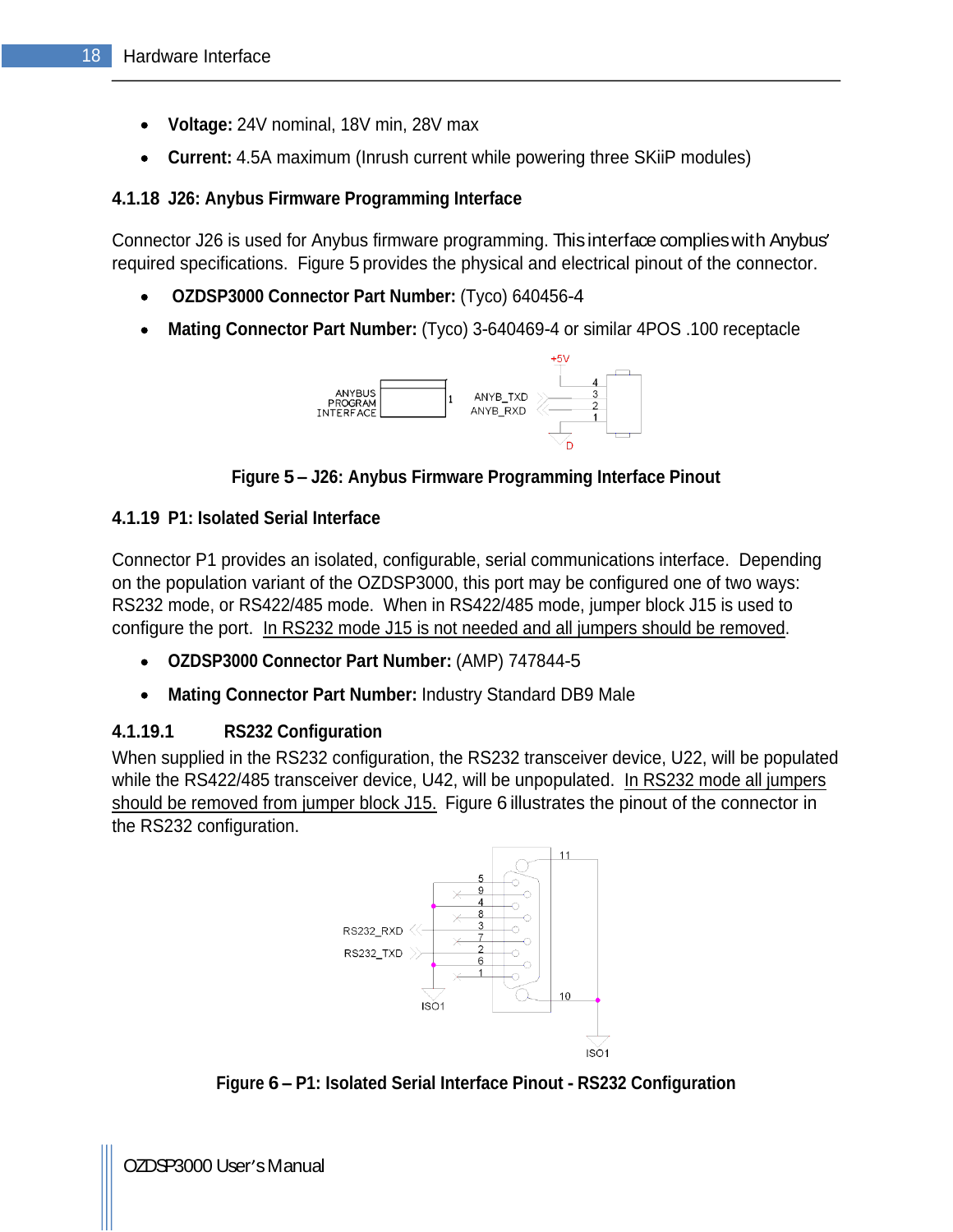#### **4.1.19.2 RS422/485 Configuration**

When supplied in the RS422/485 configuration, the RS422/485 transceiver device, U42, will be populated while the RS232 transceiver device, U22, will be unpopulated. In RS422/485 mode jumper block J15 is used to select between the two protocols and configure termination if desired as detailed in Table 19. Figure 7 illustrates the pinout of the connector in the RS422/485 configuration.

| Mode            |                                    | Jumper?        | Jumper 5-F                          | Jumper 7-8  |
|-----------------|------------------------------------|----------------|-------------------------------------|-------------|
| <b>RS422</b>    | $TV$ Torm<br>I A TEIH              | RX Termination | <b>DAID</b><br>וויש                 | <b>DAID</b> |
| RS485 Four-Wire | TX Termination   RX Termination    |                | חוזה<br>וויש                        | <b>DAID</b> |
| RS485 Two-Wire  | Termination<br><b>TEITHINGUOLI</b> | <b>DND</b>     | Connect TX to RX   Connect TX to RX |             |

**Table 19 J15 RS422/485 Configuration Jumper Settings**





**RS422 and RS485 Four-Wire RS485 Two-Wire**

**Figure 7 P1: Isolated Serial Interface Pinout - RS422/485 Configuration**

#### **4.1.20 P2: Isolated CAN Bus Interface**

Connector P2 provides an isolated CAN Bus communications interface. The interface is a shielded, female, DB9 style connector.

| Table 20 - P2 CAN Bus Pin Assignment |  |
|--------------------------------------|--|
|                                      |  |

| $\Box$<br>FIIIH | Description           |
|-----------------|-----------------------|
|                 | <b>CAN Low</b>        |
|                 | CAN Ground (Isolated) |
|                 | CAN High              |

- **OZDSP3000 Connector Part Number:** (AMP) 747844-5
- **Mating Connector Part Number:** Industry Standard DB9 Male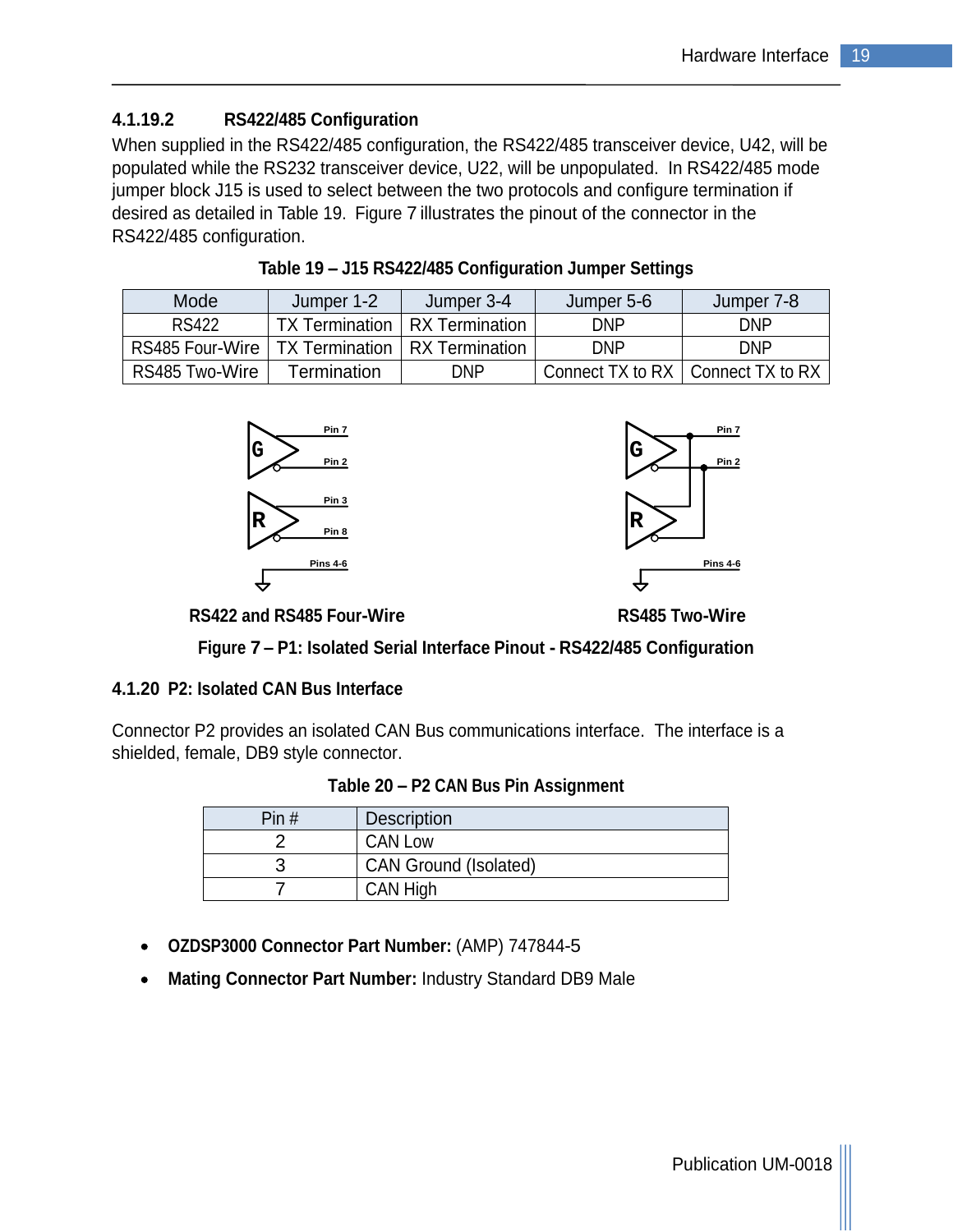#### **4.1.20.1 J18/19 CAN Termination Jumpers**

Jumper blocks J18 and J19 provide a means to terminate the CAN bus lines CAN high (CANH) and CAN low (CANL). Note that termination should only be placed at the end terminals of the



**Figure 8 Multi-Node CAN Network Configuration**

Standard 0.1" jumpers should be installed on both J18 and J19 to enable the termination. With no jumpers installed, the lines remain un-terminated. Refer to Figure 9 for the applicable interface circuit.



**Figure 9 CAN Interface Circuit**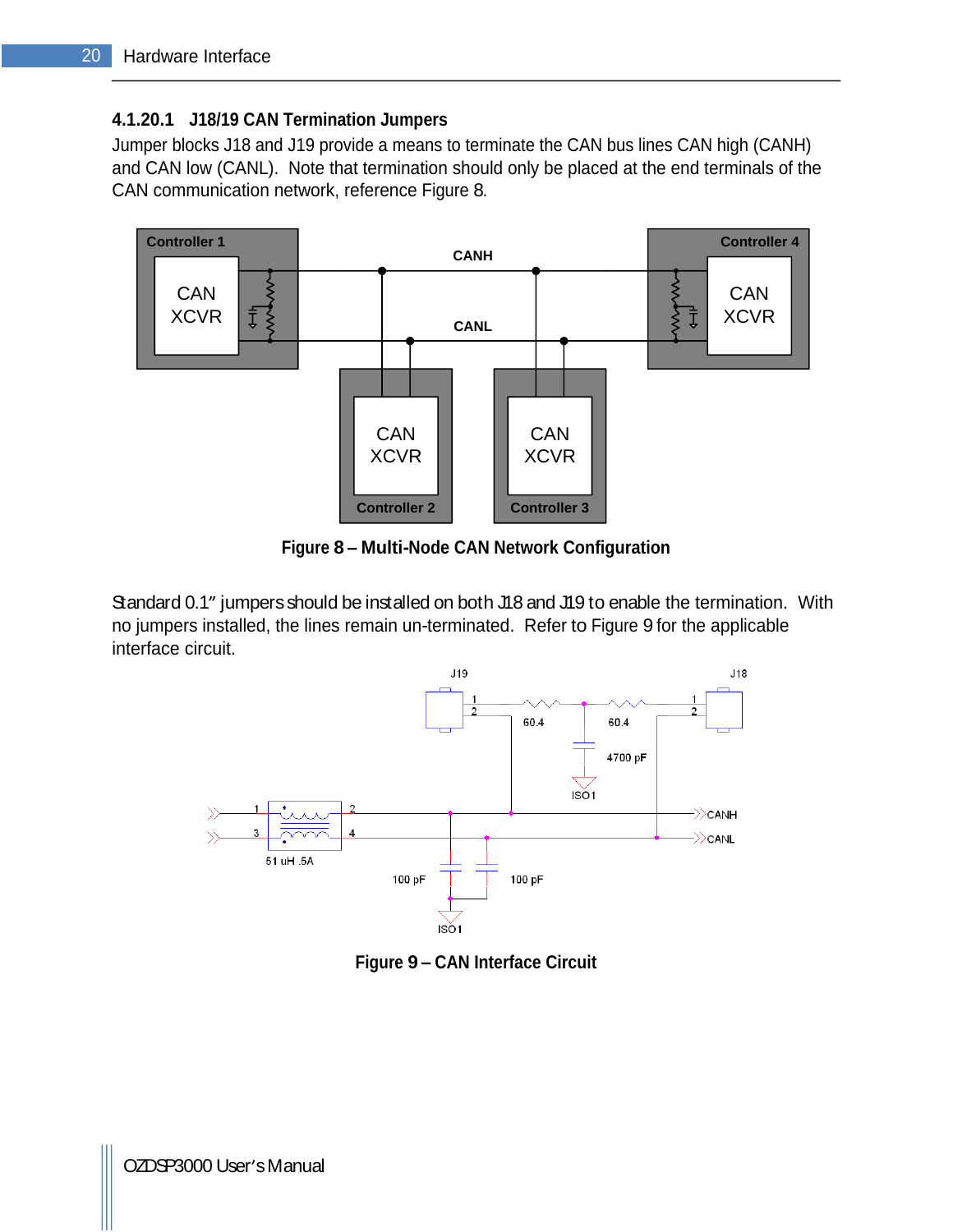## **4.2 Mechanical Interface**



**Figure 10 OZDSP3000 Mechanical Dimensions**

# **5. Analog to Digital Interfaces**

## **5.1 DSP ADC Interface**

The TMS320F28335 provides for 16 channels of A/D conversion. In order to increase the number of A/D inputs, the OZDSP3000 uses a multiplexer to switch between different inputs on the slower moving A/D channels. The six temperature monitoring channels (three for the SKiiP devices, three for the auxiliary thermistors) along with the four voltage monitoring channels are all multiplexed into channel B7. Figure 11 illustrates this multiplexing scheme. Note that these MUX control lines are sourced by the FPGA device.

Many of the ADC inputs are filtered with a single-pole low-pass filter. Table 21 provides detailed information on the A/D Channel signal assignments, scaling and offset, and the filter

Publication UM-0018 |||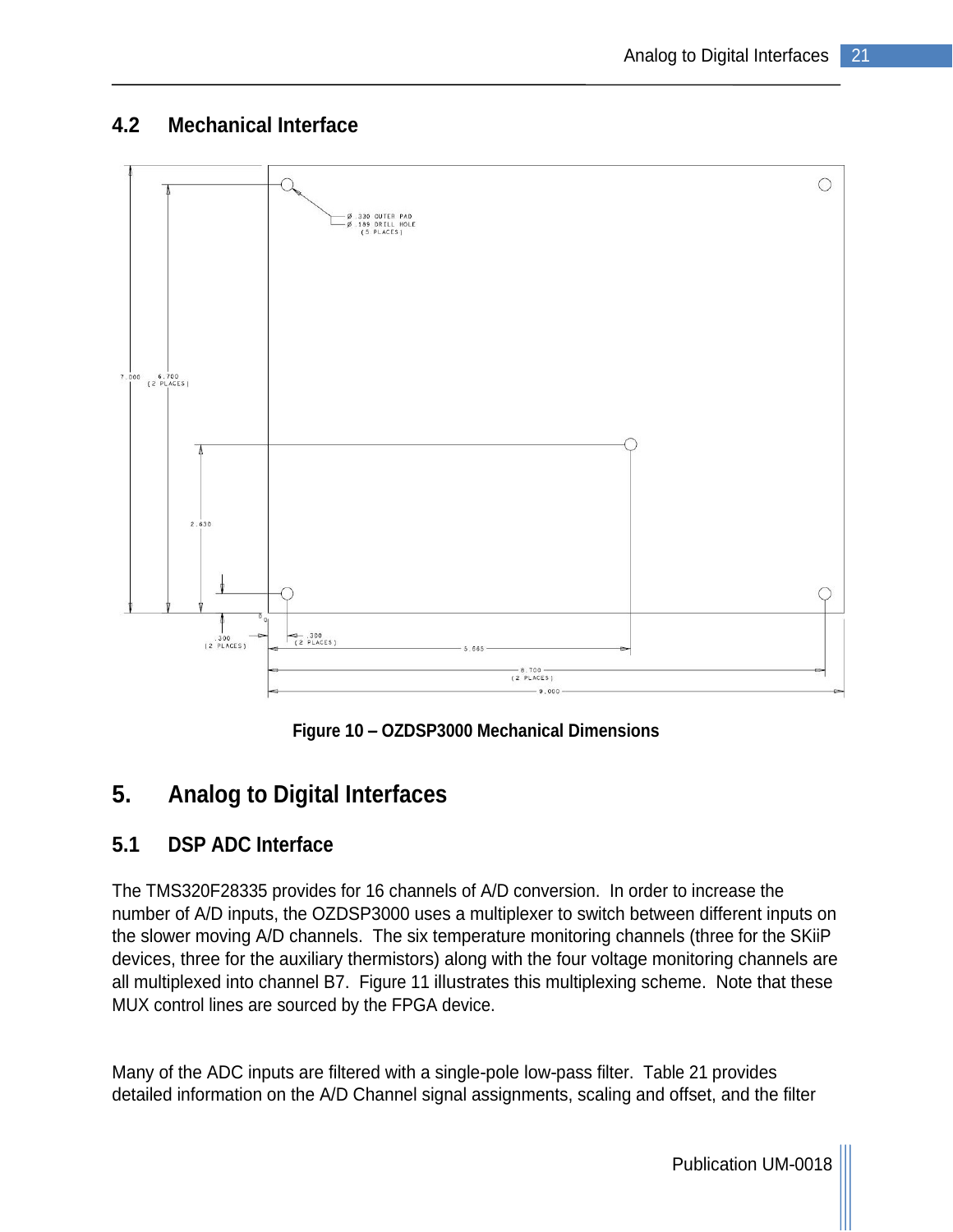cutoff frequency for the direct inputs. Table 22 provides the detailed information on the analog multiplexer scaling. Refer to the Semikron datasheet as to the specific device scaling for the I<sub>SENSE</sub> and V<sub>SENSE-UDC</sub> measurements.

| <b>Scaling and Offset</b><br>Source<br>Pin Name   Pin $#$   Signal Name<br>Frequency<br>J11 pin 22<br>100 kHz<br>$V_{\text{adc}} = -0.15 \times V_{\text{in}} + 1.5V$<br>SENSE-AU<br>100 kHz<br>J11 pin 24<br>2   $V_{\text{adc}} = -0.15 \times V_{\text{in}} + 1.5V$<br>SENSE-AV<br>100 kHz<br>  J11 pin 26   26   V <sub>adc</sub> = -0.15 <sup>*</sup> V <sub>in</sub> + 1.5V<br><b>SENSE-AW</b><br>40 -<br>160 Hz<br>J11 pin 13<br>22   $V_{\text{adc}} = 0.297 \times V_{\text{in}}$<br>VSENSE-UDC-A<br>100 kHz<br>  12   $V_{\text{adc}} = -0.15 \times V_{\text{in}} + 1.5V$<br>38<br>J14 pin 14<br>SENSE-HB<br>23 $V_{\text{adc}} = V_{\text{in}}$<br>$V_{REF-1.5V}$<br>Internal<br>n/a<br>1 ن<br>Internal<br>14 $V_{\text{adc}} = V_{\text{in}}$<br>n/a<br>$\mathsf{V}_{\mathsf{REF-2.5V}}$<br>ວບ<br>TP10<br>1 MHz<br>13 $V_{\text{adc}} = -3 V_{\text{in}} + 1.5V$<br>35   Net Analyzer<br><b>DSP</b><br>Cutoff<br>TD<br><b>Scaling and Offset</b><br>Source<br>  Pin $\#$   Signal Name<br>Frequency<br>J13 pin 22<br>100 kHz<br>$V_{\text{adc}} = -0.15 \times V_{\text{in}} + 1.5V$<br>SENSE-BU<br>40 I<br>100 kHz<br>J13 pin 24<br>4 $V_{\text{adc}} = -0.15 \times V_{\text{in}} + 1.5V$<br>SENSE-BV<br>J13 pin 26<br>100 kHz<br>  19   $V_{\text{adc}} = -0.15 \times V_{\text{in}} + 1.5V$<br><b>SENSE-BW</b><br>4ŏ -<br>160 Hz<br>J13 pin13<br>17 $V_{\text{adc}} = 0.297 \times V_{\text{in}}$<br>V <sub>SENSE-UDC-B</sub><br>49 -<br>100 kHz<br>$\big  V_{\text{adc}} = -.375 \times V_{\text{in}} + 1.5V$<br>J1 pin<br>50<br><b>I</b> SENSE-AUX-U<br>100 kHz<br>$J2$ pin 3<br>$\big  V_{\text{adc}} = -.375 \times V_{\text{in}} + 1.5V$<br>SENSE-AUX-V<br>100 kHz<br>J3 pin 3<br>$5 \mid V_{\text{adc}} = -.375 \cdot V_{\text{in}} + 1.5V$<br>52<br>SENSE-AUX-W<br>ADCINB7<br>AMUX<br>See Table 22<br>18<br>Analog Mux<br>53<br>n/a |          | <b>DSP</b> | <b>TD</b> | Cutoff |
|-------------------------------------------------------------------------------------------------------------------------------------------------------------------------------------------------------------------------------------------------------------------------------------------------------------------------------------------------------------------------------------------------------------------------------------------------------------------------------------------------------------------------------------------------------------------------------------------------------------------------------------------------------------------------------------------------------------------------------------------------------------------------------------------------------------------------------------------------------------------------------------------------------------------------------------------------------------------------------------------------------------------------------------------------------------------------------------------------------------------------------------------------------------------------------------------------------------------------------------------------------------------------------------------------------------------------------------------------------------------------------------------------------------------------------------------------------------------------------------------------------------------------------------------------------------------------------------------------------------------------------------------------------------------------------------------------------------------------------------------------------------------------------------------------------------------------------------------------------------|----------|------------|-----------|--------|
|                                                                                                                                                                                                                                                                                                                                                                                                                                                                                                                                                                                                                                                                                                                                                                                                                                                                                                                                                                                                                                                                                                                                                                                                                                                                                                                                                                                                                                                                                                                                                                                                                                                                                                                                                                                                                                                             |          |            |           |        |
|                                                                                                                                                                                                                                                                                                                                                                                                                                                                                                                                                                                                                                                                                                                                                                                                                                                                                                                                                                                                                                                                                                                                                                                                                                                                                                                                                                                                                                                                                                                                                                                                                                                                                                                                                                                                                                                             | ADCINA0  |            |           |        |
|                                                                                                                                                                                                                                                                                                                                                                                                                                                                                                                                                                                                                                                                                                                                                                                                                                                                                                                                                                                                                                                                                                                                                                                                                                                                                                                                                                                                                                                                                                                                                                                                                                                                                                                                                                                                                                                             | ADCINA1  |            |           |        |
|                                                                                                                                                                                                                                                                                                                                                                                                                                                                                                                                                                                                                                                                                                                                                                                                                                                                                                                                                                                                                                                                                                                                                                                                                                                                                                                                                                                                                                                                                                                                                                                                                                                                                                                                                                                                                                                             | ADCINA2  |            |           |        |
|                                                                                                                                                                                                                                                                                                                                                                                                                                                                                                                                                                                                                                                                                                                                                                                                                                                                                                                                                                                                                                                                                                                                                                                                                                                                                                                                                                                                                                                                                                                                                                                                                                                                                                                                                                                                                                                             | ADCINA3  |            |           |        |
|                                                                                                                                                                                                                                                                                                                                                                                                                                                                                                                                                                                                                                                                                                                                                                                                                                                                                                                                                                                                                                                                                                                                                                                                                                                                                                                                                                                                                                                                                                                                                                                                                                                                                                                                                                                                                                                             | ADCINA4  |            |           |        |
|                                                                                                                                                                                                                                                                                                                                                                                                                                                                                                                                                                                                                                                                                                                                                                                                                                                                                                                                                                                                                                                                                                                                                                                                                                                                                                                                                                                                                                                                                                                                                                                                                                                                                                                                                                                                                                                             | ADCINA5  |            |           |        |
|                                                                                                                                                                                                                                                                                                                                                                                                                                                                                                                                                                                                                                                                                                                                                                                                                                                                                                                                                                                                                                                                                                                                                                                                                                                                                                                                                                                                                                                                                                                                                                                                                                                                                                                                                                                                                                                             | ADCINA6  |            |           |        |
|                                                                                                                                                                                                                                                                                                                                                                                                                                                                                                                                                                                                                                                                                                                                                                                                                                                                                                                                                                                                                                                                                                                                                                                                                                                                                                                                                                                                                                                                                                                                                                                                                                                                                                                                                                                                                                                             | ADCINA7  |            |           |        |
|                                                                                                                                                                                                                                                                                                                                                                                                                                                                                                                                                                                                                                                                                                                                                                                                                                                                                                                                                                                                                                                                                                                                                                                                                                                                                                                                                                                                                                                                                                                                                                                                                                                                                                                                                                                                                                                             |          |            |           |        |
|                                                                                                                                                                                                                                                                                                                                                                                                                                                                                                                                                                                                                                                                                                                                                                                                                                                                                                                                                                                                                                                                                                                                                                                                                                                                                                                                                                                                                                                                                                                                                                                                                                                                                                                                                                                                                                                             |          |            |           |        |
|                                                                                                                                                                                                                                                                                                                                                                                                                                                                                                                                                                                                                                                                                                                                                                                                                                                                                                                                                                                                                                                                                                                                                                                                                                                                                                                                                                                                                                                                                                                                                                                                                                                                                                                                                                                                                                                             | Pin Name |            |           |        |
|                                                                                                                                                                                                                                                                                                                                                                                                                                                                                                                                                                                                                                                                                                                                                                                                                                                                                                                                                                                                                                                                                                                                                                                                                                                                                                                                                                                                                                                                                                                                                                                                                                                                                                                                                                                                                                                             | ADCINB0  |            |           |        |
|                                                                                                                                                                                                                                                                                                                                                                                                                                                                                                                                                                                                                                                                                                                                                                                                                                                                                                                                                                                                                                                                                                                                                                                                                                                                                                                                                                                                                                                                                                                                                                                                                                                                                                                                                                                                                                                             | ADCINB1  |            |           |        |
|                                                                                                                                                                                                                                                                                                                                                                                                                                                                                                                                                                                                                                                                                                                                                                                                                                                                                                                                                                                                                                                                                                                                                                                                                                                                                                                                                                                                                                                                                                                                                                                                                                                                                                                                                                                                                                                             | ADCINB2  |            |           |        |
|                                                                                                                                                                                                                                                                                                                                                                                                                                                                                                                                                                                                                                                                                                                                                                                                                                                                                                                                                                                                                                                                                                                                                                                                                                                                                                                                                                                                                                                                                                                                                                                                                                                                                                                                                                                                                                                             | ADCINB3  |            |           |        |
|                                                                                                                                                                                                                                                                                                                                                                                                                                                                                                                                                                                                                                                                                                                                                                                                                                                                                                                                                                                                                                                                                                                                                                                                                                                                                                                                                                                                                                                                                                                                                                                                                                                                                                                                                                                                                                                             | ADCINB4  |            |           |        |
|                                                                                                                                                                                                                                                                                                                                                                                                                                                                                                                                                                                                                                                                                                                                                                                                                                                                                                                                                                                                                                                                                                                                                                                                                                                                                                                                                                                                                                                                                                                                                                                                                                                                                                                                                                                                                                                             | ADCINB5  |            |           |        |
|                                                                                                                                                                                                                                                                                                                                                                                                                                                                                                                                                                                                                                                                                                                                                                                                                                                                                                                                                                                                                                                                                                                                                                                                                                                                                                                                                                                                                                                                                                                                                                                                                                                                                                                                                                                                                                                             | ADCINB6  |            |           |        |

**Table 21 DSP A/D Channel Assignment and Scaling**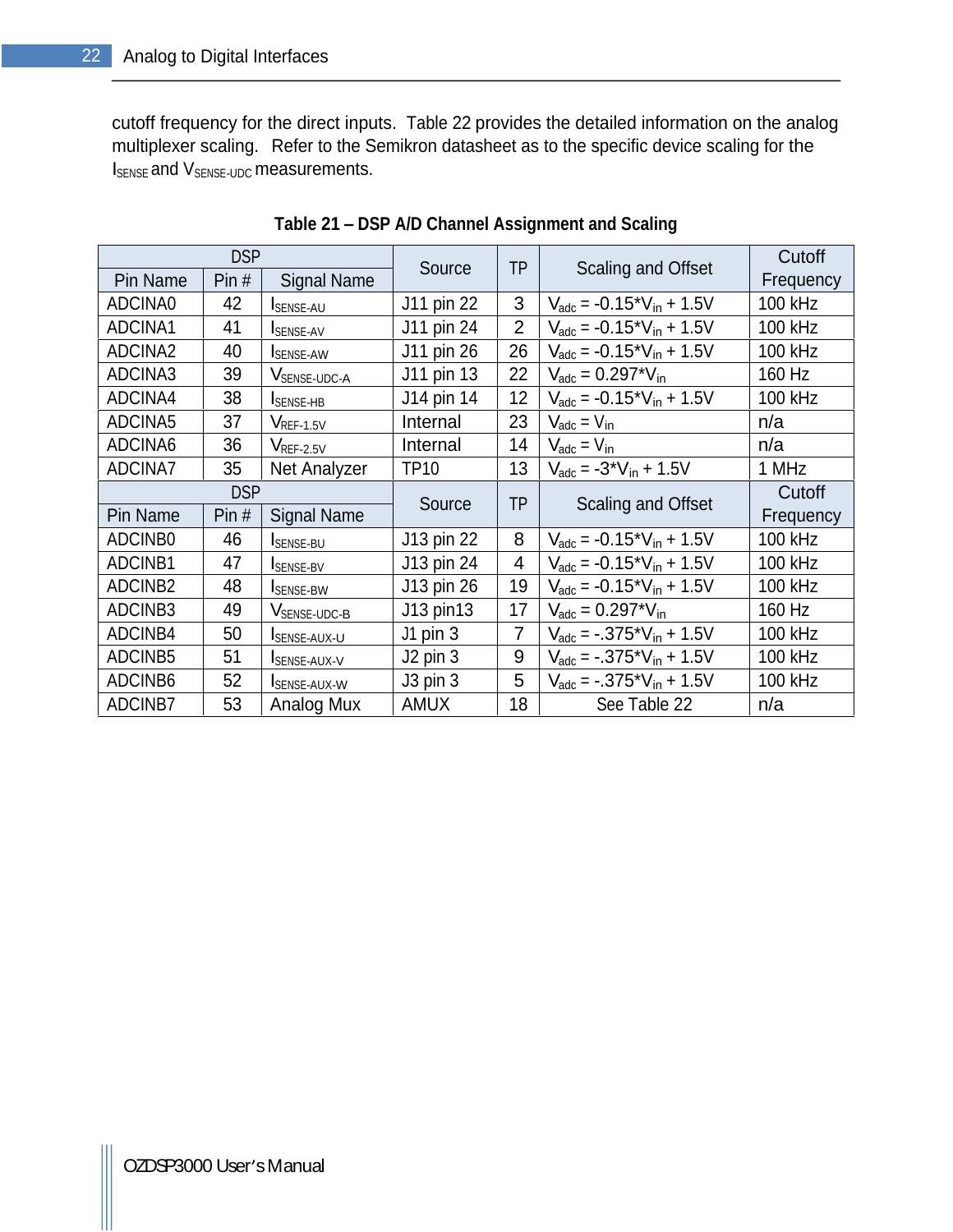

**Figure 11 A/D Multiplexed Interface Block Diagram**

| Table 22 – Analog Multiplexer Channel Assig<br>gnment and Scaling |  |
|-------------------------------------------------------------------|--|
|                                                                   |  |

|                 | Analog MUX     |                         |                | Scaling and Offset                                                          |
|-----------------|----------------|-------------------------|----------------|-----------------------------------------------------------------------------|
| <b>Pin Name</b> |                | Pin $\#$   Signal Name  | Source         |                                                                             |
| S <sub>1</sub>  |                | <b>V</b> TEMP-INVA      | J11 pin 20     | $V_{\text{adc}} = 0.30168 \text{*V}_{\text{in}}$                            |
| S <sub>2</sub>  | $\Omega$<br>∠∪ | <b>VTEMP-INVB</b>       | J13 pin 20     | $V_{\text{adc}} = 0.30168 \times V_{\text{in}}$                             |
| S3              |                | <b>V</b> темр-нв        | J14 pin 12     | $V_{\text{adc}} = 0.30168^{\ast}V_{\text{in}}$                              |
| S <sub>4</sub>  | $\Omega$<br>ZZ | <b>V</b> TEMP-AUX-A     | J4 pin         | $V_{\text{adc}} = 3.0 V^* R_{\text{therm}} / (2k\Omega + R_{\text{therm}})$ |
| S <sub>5</sub>  | 23             | <b>V</b> TEMP-AUX-B     | $J5$ pin 1     | $V_{\text{adc}} = 3.0 V^* R_{\text{therm}} / (2k\Omega + R_{\text{therm}})$ |
| S <sub>6</sub>  |                | <b>V</b> TEMP-AUX-C     | J6 pin 1       | $V_{\text{adc}} = 3.0 V^* R_{\text{therm}} / (2k\Omega + R_{\text{therm}})$ |
| S7              | $\sim$         | VSENSE-24V              | $J25$ pins 1,2 | $V_{\text{adc}} = 0.09091 \text{ *V}_{\text{in}}$                           |
| S <sub>8</sub>  | $\sim$         | VSENSE-15V              | Supply         | $V_{\text{adc}} = 0.16701 \times V_{\text{in}}$                             |
| S <sub>9</sub>  | $\overline{A}$ | V <sub>SENSE-5V</sub>   | Supply         | $V_{\text{adc}} = 0.5^{\ast}V_{\text{in}}$                                  |
| S10             |                | V <sub>SENSE-3.3V</sub> | Supply         | $V_{\text{adc}} = 0.75518^{\ast}V_{\text{in}}$                              |
| <b>S11</b>      |                | VSENSE-Neg15V           | Supply         | $V_{\text{adc}} = 3.14659 + 0.04649^{\ast}V_{\text{in}}$                    |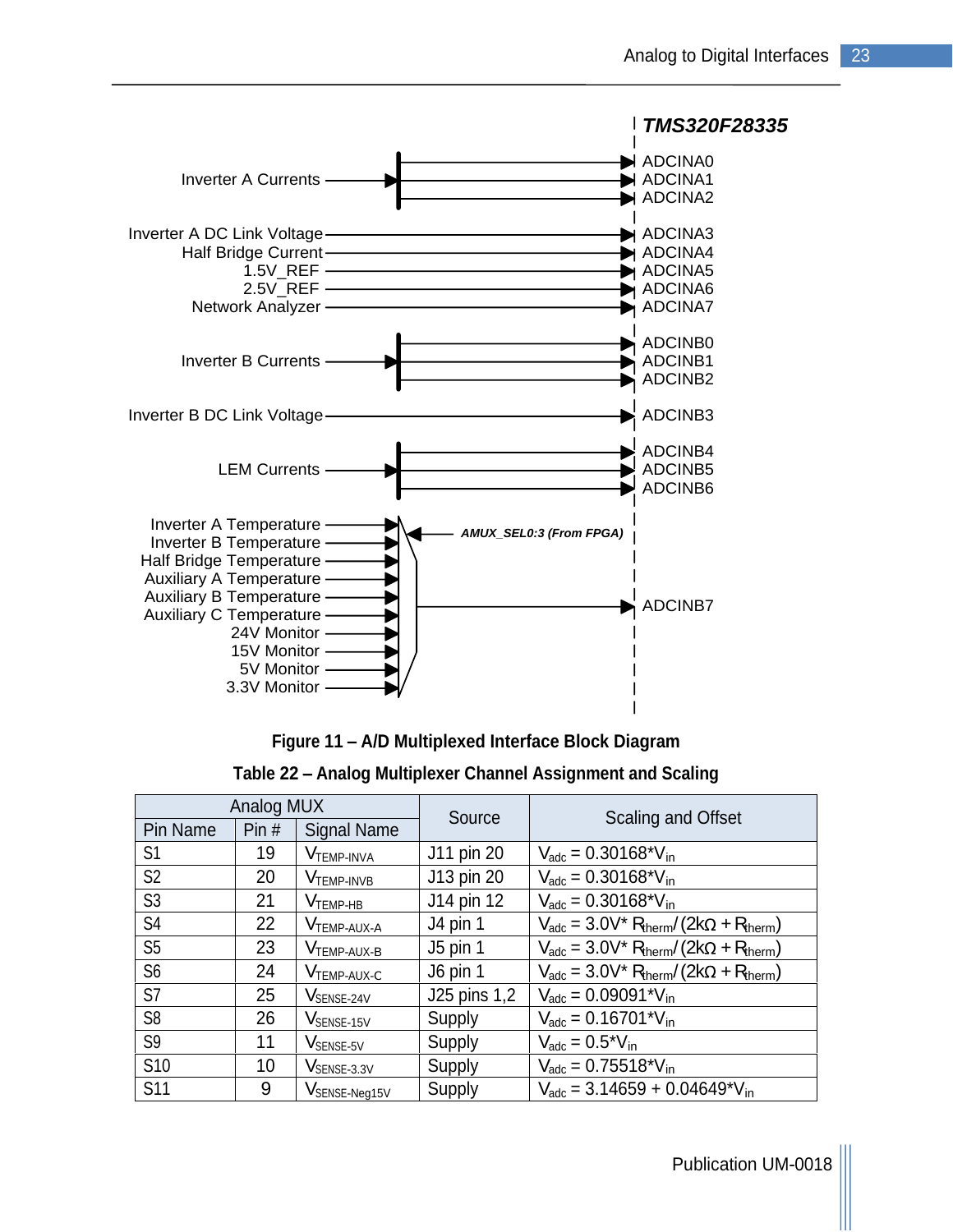Refer to the Semikron datasheet or the thermistor datasheet as to the specific scaling for the  $V<sub>TEMP</sub>$  measurements.

## **5.2 HVADC Interface**

The OZDSP3000 also has the capability to measure six high voltage channels with 12 bits of accuracy. This is done with an isolated ADC that is automatically controlled serially through the FPGA. Conversions are initiated by setting the ADC\_TRIGGER (pin 89 of the DSP) high and then low. When the process is done, an ADC interrupt request line is triggered on the DSP (pin 98) to indicate that the converted data is available for reading. The trigger to interrupt time is approximately 7.68 µs, for an effective maximum sampling rate of 130 kHz. The ADC converts the 0-5V input signal to the 12-bit number according to the table below.

| Description         | Input Voltage | <b>Binary Code</b> | <b>Hexadecimal Code</b> |
|---------------------|---------------|--------------------|-------------------------|
| Positive full-scale | E1<br>◡▾      | 0111 1111          | 7FF                     |
|                     |               | 1111               |                         |
| Mid-scale           | 2.5V          | 0000 0000          | 000                     |
|                     |               | 0000               |                         |
| Mid-scale - 1LSB    | 4.29878V      | 1111 1111          | <b>FFF</b>              |
|                     |               | 1111               |                         |
| Negative full-scale | $\bigcap$     | 1000 0000          | 800                     |
|                     |               | 0000               |                         |

**Table 23 HVADC Conversion Scaling**

For debugging purposes, there are test points on all six differential voltages connected to the ADC.

| Description               | Location    |
|---------------------------|-------------|
| Vline <sub>A</sub>        | <b>TP44</b> |
| $V$ line $_B$             | <b>TP37</b> |
| Vlinec                    | TP42        |
| Vlo <sub>A</sub>          | <b>TP40</b> |
| $Vlo_{B}$                 | <b>TP30</b> |
| $\mathsf{Vlo}_\mathsf{C}$ | <b>TP33</b> |

#### **Table 24 HVADC Test Point Locations**

#### **5.2.1 High Voltage Interface**

On board, high voltage attenuators are provided for three of the six sense inputs. A simplified representation of the interface circuitry is presented in Figure 12. It is important to note that the signal is filtered using two single-pole, 16 kHz filters.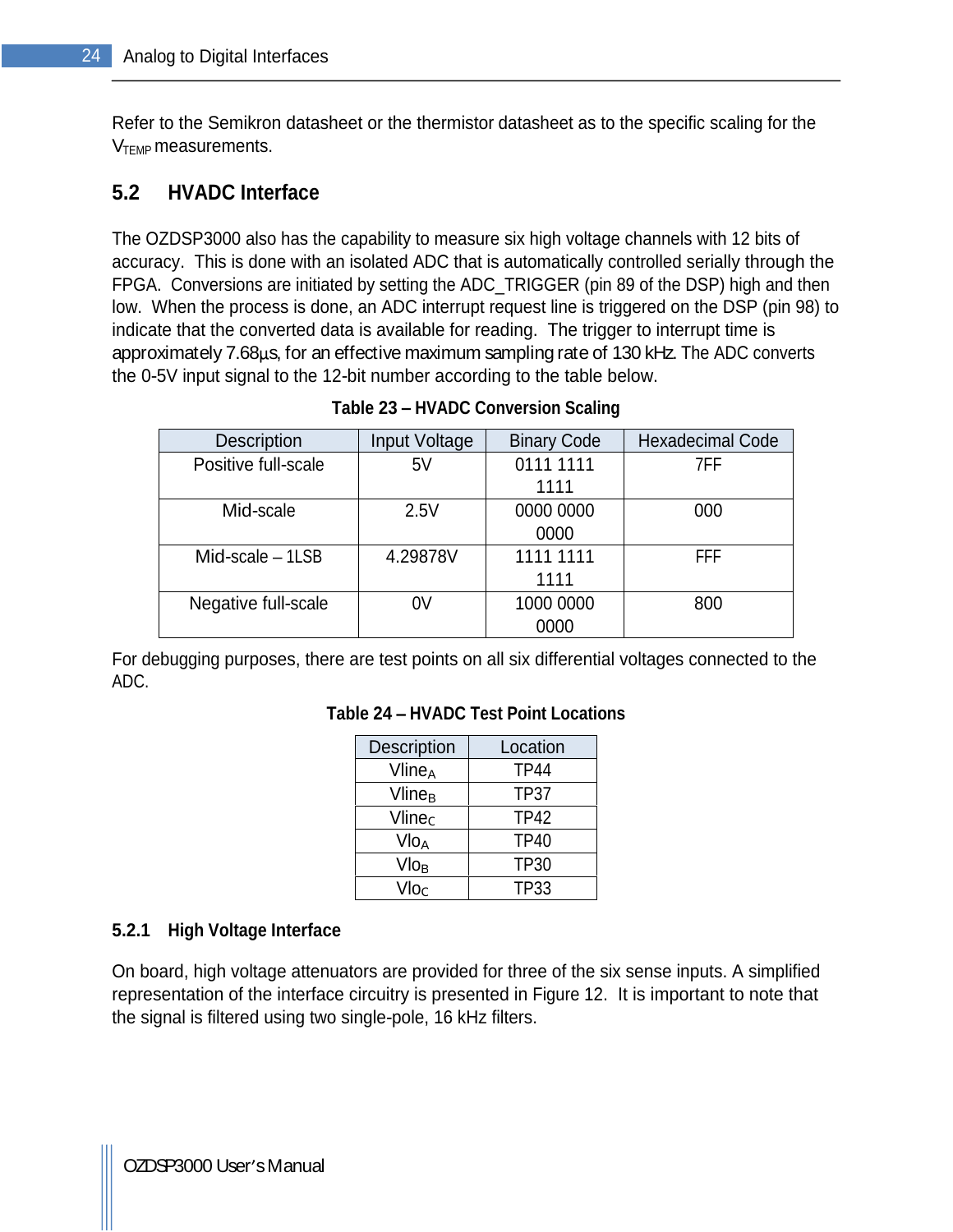

**Figure 12 High Voltage Interface Circuitry**

#### **Table 25 HVADC Voltage Scaling**

| Full Scale (V)               | Board Variant   I | Gain (mV/V) |
|------------------------------|-------------------|-------------|
| $E\cap\cap$<br>-()1<br>ാ∪∪.ა |                   | 4.998       |

#### **5.2.2 Low Voltage Interface**

The remaining three voltage sense inputs are intended to be driven by an off board attenuator circuit. A simplified representation of the interface circuitry is presented in Figure 13.



**Figure 13 Low Voltage Interface Circuitry**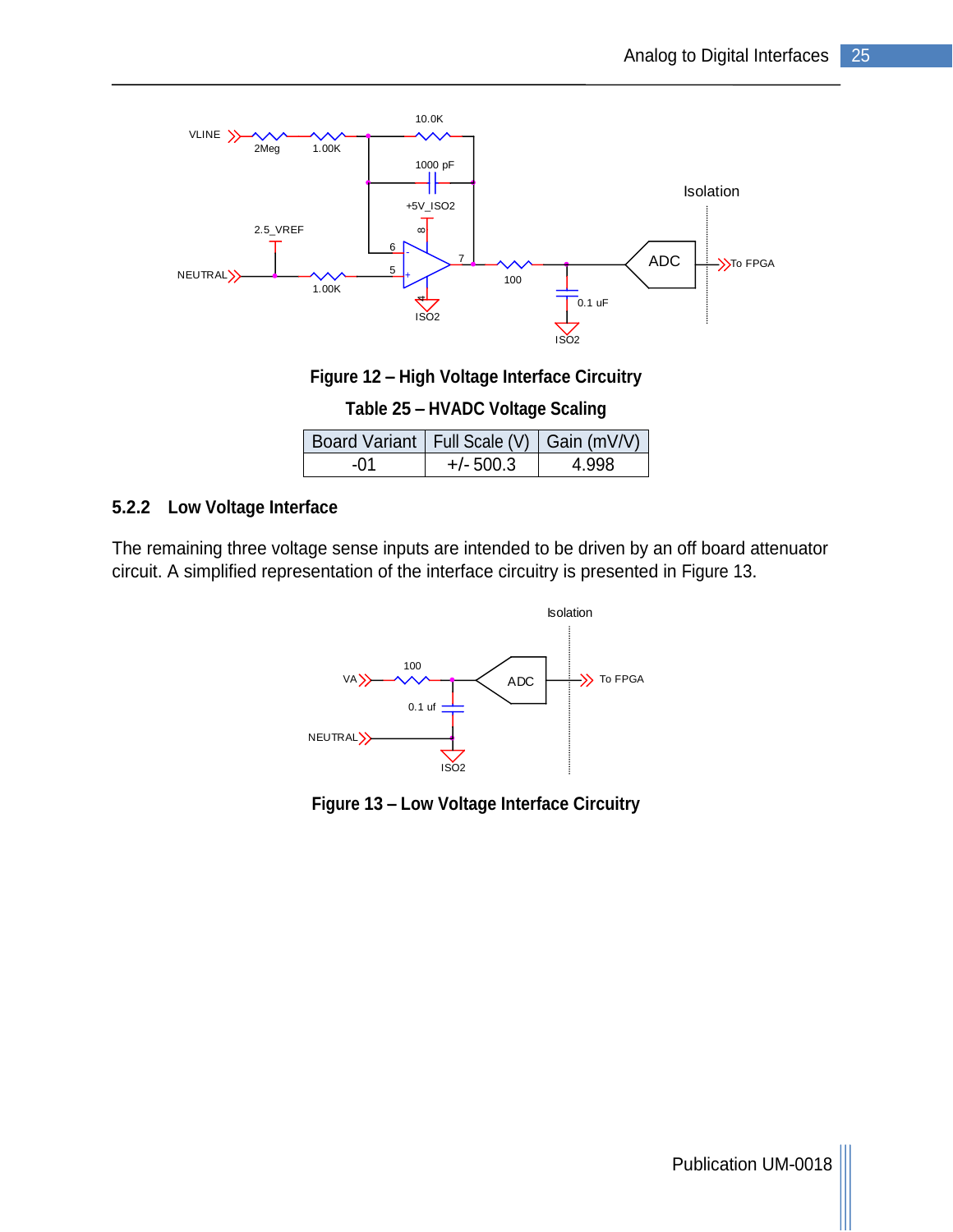# **Warranty and Product Information**

# **Limited Warranty**

**What does this warranty cover and how long does it last?** This Limited Warranty is provided by Oztek Corp. ("Oztek") and covers defects in workmanship and materials in your OZDSP3000 controller. This Warranty Period lasts for 18 months from the date of purchase at the point of sale to you, the original end user customer, unless otherwise agreed in writing. You will be required to demonstrate proof of purchase to make warranty claims. This Limited Warranty is transferable to subsequent owners but only for the unexpired portion of the Warranty Period. Subsequent owners also require original proof of purchase as described in "What proof of purchase is required?"

**What will Oztek do?** During the Warranty Period Oztek will, at its option, repair the product (if economically feasible) or replace the defective product free of charge, provided that you notify Oztek of the product defect within the Warranty Period, and provided that through inspection Oztek establishes the existence of such a defect and that it is covered by this Limited Warranty.

Oztek will, at its option, use new and/or reconditioned parts in performing warranty repair and building replacement products. Oztek reserves the right to use parts or products of original or improved design in the repair or replacement. If Oztek repairs or replaces a product, its warranty continues for the remaining portion of the original Warranty Period or 90 days from the date of the return shipment to the customer, whichever is greater. All replaced products and all parts removed from repaired products become the property of Oztek.

Oztek covers both parts and labor necessary to repair the product, and return shipment to the customer via an Oztek-selected non-expedited surface freight within the contiguous United States and Canada. Alaska, Hawaii and locations outside of the United States and Canada are excluded. Contact Oztek Customer Service for details on freight policy for return shipments from excluded areas.

**How do you get service?** If your product requires troubleshooting or warranty service, contact your merchant. If you are unable to contact your merchant, or the merchant is unable to provide service, contact Oztek directly at:

USA and the contract of the contract of the contract of the contract of the contract of the contract of the contract of the contract of the contract of the contract of the contract of the contract of the contract of the co Telephone: 603-546-0090 Fax: 603-386-6366 Email techsupport@oztekcorp.com

Direct returns may be performed according to the Oztek Return Material Authorization Policy described in your product manual.

**What proof of purchase is required?** In any warranty claim, dated proof of purchase must accompany the product and the product must not have been disassembled or modified without prior written authorization by Oztek. Proof of purchase may be in any one of the following forms:

- The dated purchase receipt from the original purchase of the product at point of sale to the end user
- The dated dealer invoice or purchase receipt showing original equipment manufacturer (OEM) status
- The dated invoice or purchase receipt showing the product exchanged under warranty

OZDSP3000 User's Manual control of the control of the control of the control of the control of the control of the control of the control of the control of the control of the control of the control of the control of the con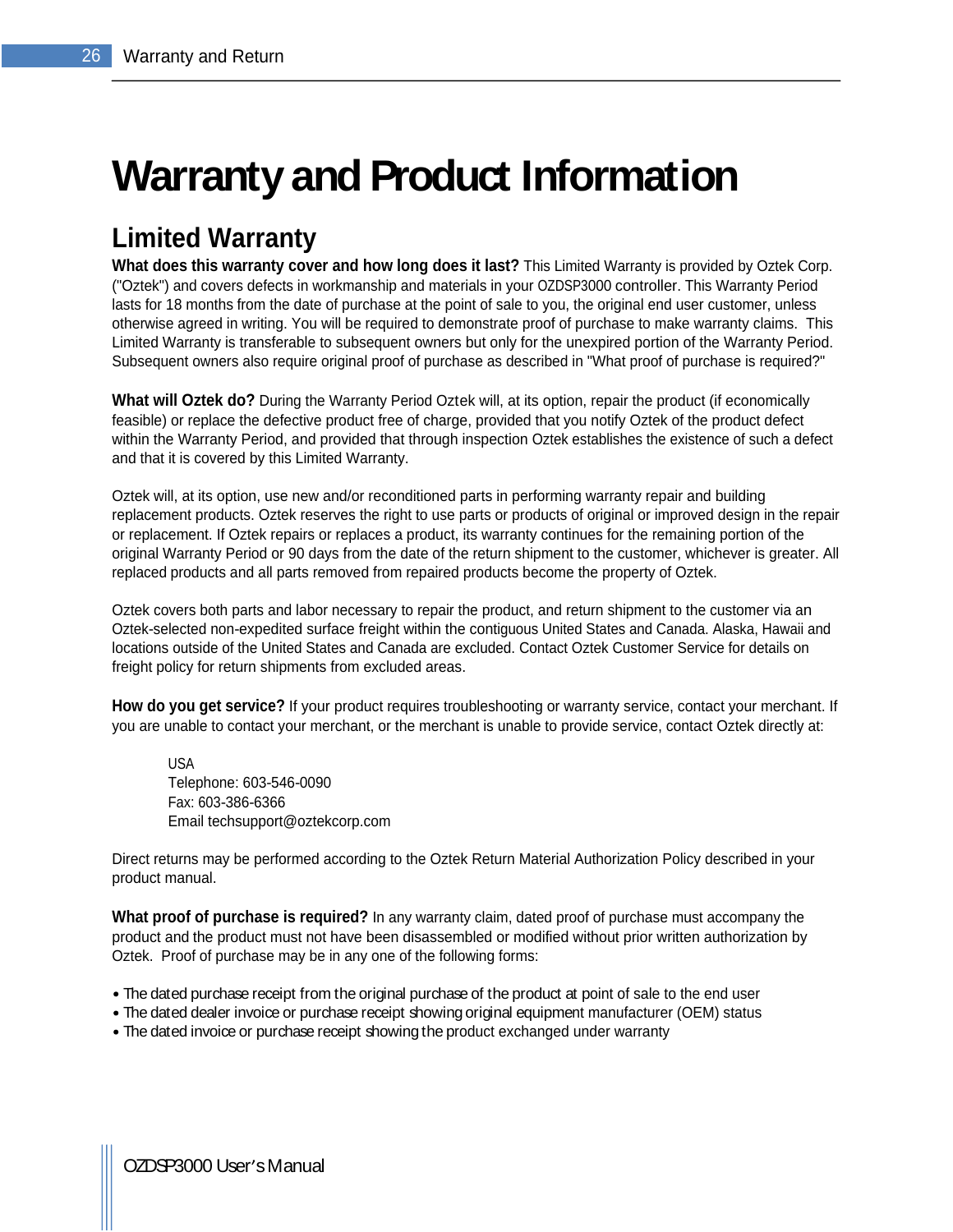**What does this warranty not cover?** Claims are limited to repair and replacement, or if in Oztek's discretion that is not possible, reimbursement up to the purchase price paid for the product. Oztek will be liable to you only for direct damages suffered by you and only up to a maximum amount equal to the purchase price of the product. This Limited Warranty does not warrant uninterrupted or error-free operation of the product or cover normal wear and tear of the product or costs related to the removal, installation, or troubleshooting of the customer's electrical systems. This warranty does not apply to and Oztek will not be responsible for any defect in or damage to:

a) The product if it has been misused, neglected, improperly installed, physically damaged or altered, either internally or externally, or damaged from improper use or use in an unsuitable environment b) The product if it has been subjected to fire, water, generalized corrosion, biological infestations, or input voltage that creates operating conditions beyond the maximum or minimum limits listed in the Oztek product specifications including high input voltage from generators and lightning strikes c) The product if repairs have been done to it other than by Oztek or its authorized service centers (hereafter "ASCs")

d) The product if it is used as a component part of a product expressly warranted by another manufacturer

e) The product if its original identification (trade-mark, serial number) markings have been defaced, altered, or removed

f) The product if it is located outside of the country where it was purchased

g) Any consequential losses that are attributable to the product losing power whether by product malfunction, installation error or misuse.

#### **Disclaimer**

#### **Product**

THIS LIMITED WARRANTY IS THE SOLE AND EXCLUSIVE WARRANTY PROVIDED BY OZTEK IN CONNECTION WITH YOUR OZTEK PRODUCT AND IS, WHERE PERMITTED BY LAW, IN LIEU OF ALL OTHER WARRANTIES, CONDITIONS, GUARANTEES, REPRESENTATIONS, OBLIGATIONS AND LIABILITIES, EXPRESS OR IMPLIED, STATUTORY OR OTHERWISE IN CONNECTION WITH THE PRODUCT, HOWEVER ARISING (WHETHER BY CONTRACT, TORT, NEGLIGENCE, PRINCIPLES OF MANUFACTURER'S LIABILITY, OPERATION OF LAW, CONDUCT, STATEMENT OR OTHERWISE), INCLUDING WITHOUT RESTRICTION ANY IMPLIED WARRANTY OR CONDITION OF QUALITY, MERCHANTABILITY OR FITNESS FOR A PARTICULAR PURPOSE. ANY IMPLIED WARRANTY OF MERCHANTABILITY OR FITNESS FOR A PARTICULAR PURPOSE TO THE EXTENT REQUIRED UNDER APPLICABLE LAW TO APPLY TO THE PRODUCT SHALL BE LIMITED IN DURATION TO THE PERIOD STIPULATED UNDER THIS LIMITED WARRANTY. IN NO EVENT WILL OZTEK BE LIABLE FOR: (a) ANY SPECIAL, INDIRECT, INCIDENTAL OR CONSEQUENTIAL DAMAGES, INCLUDING LOST PROFITS, LOST REVENUES, FAILURE TO REALIZE EXPECTED SAVINGS, OR OTHER COMMERCIAL OR ECONOMIC LOSSES OF ANY KIND, EVEN IF OZTEK HAS BEEN ADVISED, OR HAD REASON TO KNOW, OF THE POSSIBILITY OF SUCH DAMAGE, (b) ANY LIABILITY ARISING IN TORT, WHETHER OR NOT ARISING OUT OF OZTEK'S NEGLIGENCE, AND ALL LOSSES OR DAMAGES TO ANY PROPERTY OR FOR ANY PERSONAL INJURY OR ECONOMIC LOSS OR DAMAGE CAUSED BY THE CONNECTION OF A PRODUCT TO ANY OTHER DEVICE OR SYSTEM, AND (c) ANY DAMAGE OR INJURY ARISING FROM OR AS A RESULT OF MISUSE OR ABUSE, OR THE INCORRECT INSTALLATION, INTEGRATION OR OPERATION OF THE PRODUCT. IF YOU ARE A CONSUMER (RATHER THAN A PURCHASER OF THE PRODUCT IN THE COURSE OF A BUSINESS) AND PURCHASED THE PRODUCT IN A MEMBER STATE OF THE EUROPEAN UNION, THIS LIMITED WARRANTY SHALL BE SUBJECT TO YOUR STATUTORY RIGHTS AS A CONSUMER UNDER THE EUROPEAN UNION PRODUCT WARRANTY DIRECTIVE 1999/44/EC AND AS SUCH DIRECTIVE HAS BEEN IMPLEMENTED IN THE EUROPEAN UNION MEMBER STATE WHERE YOU PURCHASED THE PRODUCT. FURTHER, WHILE THIS LIMITED WARRANTY GIVES YOU SPECIFIC LEGAL RIGHTS, YOU MAY HAVE OTHER RIGHTS WHICH MAY VARY FROM EU MEMBER STATE TO EU MEMBER STATE OR, IF YOU DID NOT PURCHASE THE PRODUCT IN AN EU MEMBER STATE, IN THE COUNTRY YOU PURCHASED THE PRODUCT WHICH MAY VARY FROM COUNTRY TO COUNTRY AND JURISDICTION TO JURISDICTION.